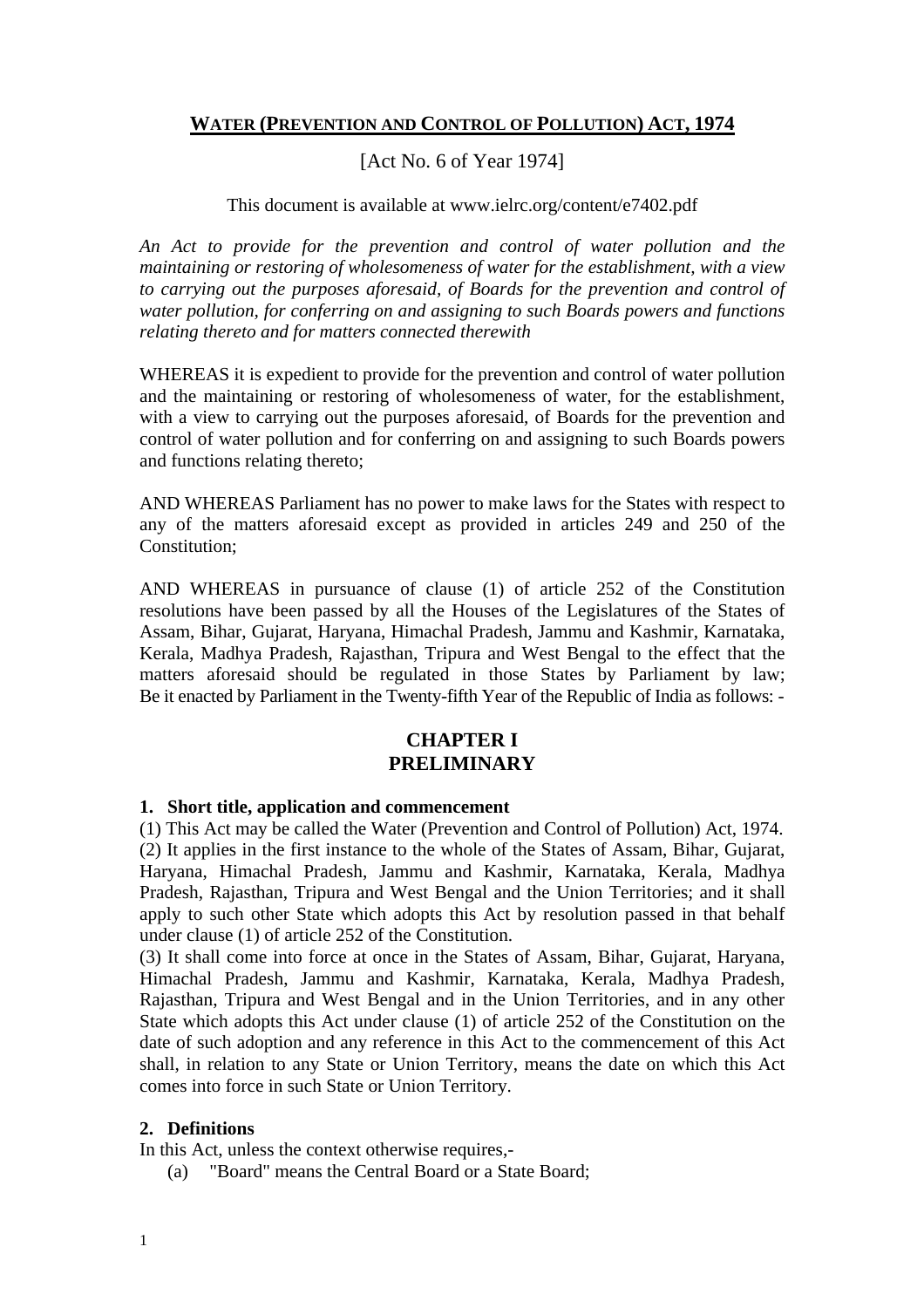- $1$ [(b) "Central Board" means the Central Pollution Control Board constituted under section 3;]
- (c) "member" means a member of a Board and includes the Chairman thereof;
- $\frac{1}{1}$ [(d) "occupier" in relation to any factory or premises, means the person who has control over the affairs of the factory or the premises, and includes, in relation to any substance, the person in possession of the substance;]
- <sup>2</sup>[(dd) "outlet" includes any conduit pipe or channel, open or closed, carrying sewage or trade effluent or any other holding arrangement which causes or is likely to cause, pollution;]
- (e) "pollution" means such contamination of water or such alteration of the physical, chemical or biological properties of water or such discharge of any sewage or trade effluent or of any other liquid, gaseous or solid substance into water (whether directly or indirectly) as may, or is likely to, create a nuisance or render such water harmful or injurious to public health or safety, or to domestic, commercial, industrial, agricultural or other legitimate uses, or to the life and health of animals or plants or of aquatic organisms;
- (f) "prescribed" means prescribed by rules made under this Act by the Central Government or, as the case may be, the State Government;
- (g) "sewage effluent" means effluent from any sewerage system or sewage disposal works and includes sullage from open drains;
- $2$ [(gg)" sewer" means any conduit pipe or channel, open or closed, carrying sewage or trade effluent;]
- <sup>1</sup>[(h) "State Board" means a State Pollution Control Board constituted under section 4;]
- (i) "State Government" in relation to a Union Territory means the Administrator thereof appointed under article 239 of the Constitution;
- (j) "stream" includes-
	- (i) river;
	- (ii) water course (whether flowing or for the time being dry);
	- (iii) inland water (whether natural or artificial);
	- (iv) sub-terranean waters;
	- (v) sea or tidal waters to such extent or, as the case may be, to such point as the State Government may, by notification in the Official Gazette, specify in this behalf;
- (k) "trade effluent" includes any liquid, gaseous or solid substance which is discharged from any premises used for carrying on any <sup>3</sup>[industry, operation or process, or treatment and disposal system], other than domestic sewage.

## **CHAPTER II**

# **THE CENTRAL AND STATE BOARDS FOR PREVENTION AND CONTROL OF WATER POLLUTION**

### **3. Constitution of Central Board**

(1) The Central Government shall, with effect from such date (being a date not later than six months of the commencement of this Act in the States of Assam, Bihar, Gujarat, Haryana, Himachal Pradesh, Jammu and Kashmir, Karnataka, Kerala, Madhya Pradesh, Rajasthan, Tripura and West Bengal and in the Union Territories) as it may, by notification in the Official Gazette, appoint, constitute a Central Board to be called the <sup>4</sup>[Central Pollution Control Board] to exercise the powers conferred on and perform the functions assigned to that Board under this Act.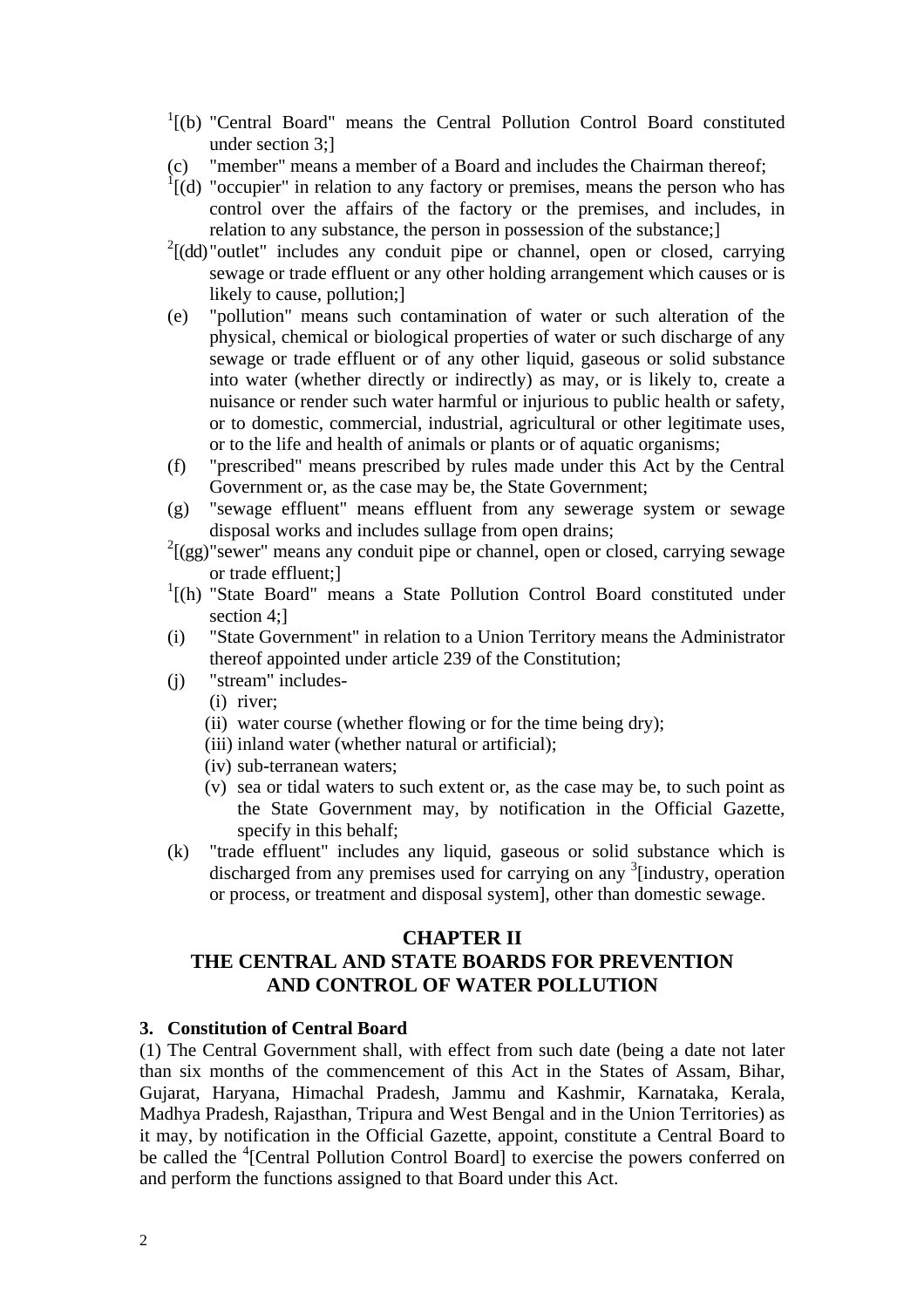- (2) The Central Board shall consist of the following members, namely,-
	- (a) a full-time Chairman, being a person having special knowledge or practical experience in respect of <sup>5</sup>[matters relating to environmental protection] or a person having knowledge and experience in administering institutions dealing with the matters aforesaid, to be nominated by the Central Government;
	- (b) <sup>6</sup> [such number of officials, not exceeding five], to be nominated by the Central Government to represent that government;
	- (c) such number of persons, not exceeding five to be nominated by the Central Government, from amongst the members of the State Boards, of whom not exceeding two shall be from those referred to in clause (c) of sub-section (2) of section 4;
	- (d) <sup>7</sup>  $\frac{7}{1}$ [such number of non-officials, not exceeding three], to be nominated by the Central Government, to represent the interests of agriculture, fishery or industry or trade or any other interest which, in the opinion of the Central Government, ought to be represented;
	- (e) two persons to represent the companies or corporations owned, controlled or managed by the Central Government, to be nominated by that government;
	- ${}^{8}$ [(f) a full-time member-secretary, possessing qualifications, knowledge and experience of scientific, engineering or management aspects of pollution control, to be appointed by the Central Government.]

(3) The Central Board shall be a body corporate with the name aforesaid having perpetual succession and a common seal with power, subject to the provisions of this Act, to acquire, hold and dispose of property and to contract, and may, by the aforesaid name, sue or be sued.

## **4. Constitution of State Boards**

(1) The State Government shall, with effect from such date  $\frac{9}{8}$ <sup>\*\*\*</sup>] as it may, by notification in the Official Gazette, appoint, constitute a  $^{10}$ [State Pollution Control Board,] under such name as may be specified in the notification, to exercise the powers conferred on and perform the functions assigned to that Board under this Act. (2) A State Board shall consist of the following members, namely,-

(a) a  $11$ [\*\*\*] Chairman, being, a person having special knowledge or practical experience in respect of  $\frac{5}{3}$ [matters relating to environmental protection] or a person having knowledge and experience in administering institutions dealing with the matters aforesaid, to be nominated by the State Government:

 2[PROVIDED that the Chairman may be either whole-time or part-time as the State Government may think fit;]

- $(b)$  $\delta$ [such number of officials, not exceeding five,] to be nominated by the State Government to represent that government;
- (c)  $12$ [such number of persons, not exceeding five,] to be nominated by the State Government from amongst the members of the local authorities functioning within the State;
- (d) <sup>7</sup>  $\frac{1}{2}$ [such number of non-officials, not exceeding three] to be nominated by the State Government to represent the interests of agriculture, fishery or industry or trade or any other interest which, in the opinion of the State Government, ought to be represented;
- (e) two persons to represent the companies or corporations owned, controlled or managed by the State Government, to be nominated by that government;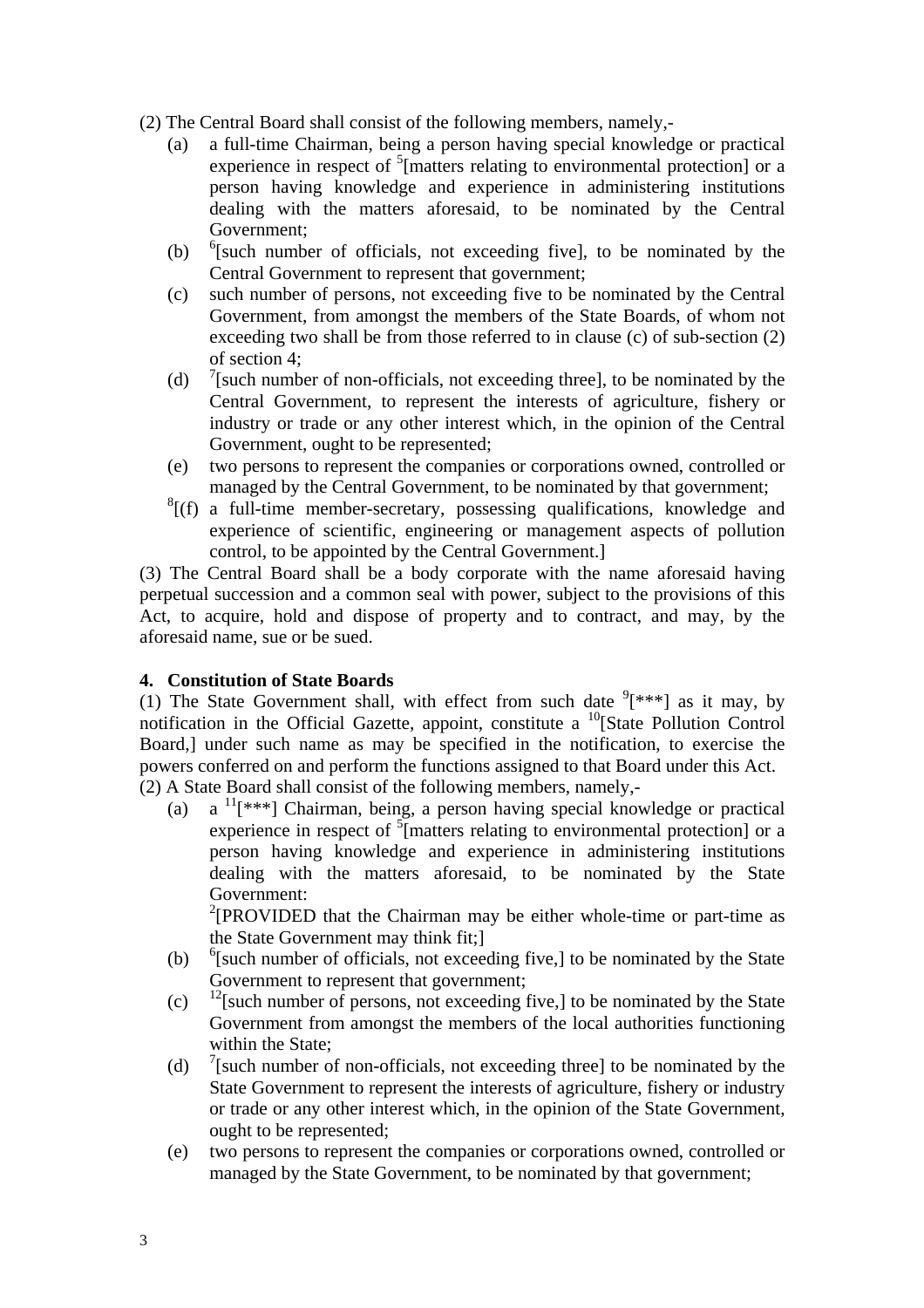${}^{8}$ [(f) a full-time member-secretary, possessing qualifications, knowledge and experience of scientific, engineering or management aspects of pollution control, to be appointed by the State Government.]

(3) Every State Board shall be a body corporate with the name specified by the State Government in the notification under sub-section (1), having perpetual succession and a common seal with power, subject to the provisions of this Act, to acquire hold and dispose of property and to contract, and may, by the said name, sue or be sued.

(4) Notwithstanding anything contained in this section, no State Board shall be constituted for a Union Territory and in relation to a Union Territory, the Central Board shall exercise the powers and perform the functions of a State Board for that Union Territory:

PROVIDED that in relation to any Union Territory the Central Board may delegate all or any of its powers and functions under this sub-section to such person or body of persons as the Central Government may specify.

## **5. Terms and conditions of service of members**

(1) Save as otherwise provided by or under this Act, a member of a Board, other than a member-secretary, shall hold office for a term of three years from the date of his nomination:

PROVIDED that a member shall, notwithstanding the expiration of his term, continue to hold office until his successor enters upon his office.

 $13$ [(2) The term of office of a member of a Board nominated under clause (b) or clause (e) of sub-section (2) of section 3 or clause (b) or clause (e) of sub-section (2) of section 4 shall come to an end as soon as he ceases to hold the office under the Central Government or the State Government or, as the case may be, the company or corporation owned, controlled or managed by the Central Government or the State Government, by virtue of which he was nominated.]

(3) The Central Government or, as the case may be, the State Government may, if it thinks fit, remove any member of a Board before the expiry of his term of office, after giving him a reasonable opportunity of showing cause against the same.

(4) A member of a Board, other than the member-secretary, may at any time resign his office by writing under his hand addressed-

- (a) in the case of the Chairman, to the Central Government or, as the case may be, the State Government; and
- (b) in any other case, to the Chairman of the Board; and the seat of the Chairman or such other member shall thereupon become vacant.

(5) A member of a Board, other than the member-secretary, shall be deemed to have vacated his seat if he is absent without reason, sufficient in the opinion of the Board, from three consecutive meetings of the Board,  $5$  [or where he is nominated under clause (c) or clause (e) of sub-section (2) of section 3 or under clause (c) or clause (e) of sub-section (2) of section 4, if he ceases to be a member of the State Board or of the local authority or, as the case may be, of the company or corporation owned, controlled or managed by the Central Government or the State Government and such vacation of seat shall, in either case, take effect from such date as the Central Government or, as the case may be, the State Government may, by notification in the Official Gazette, specify.]

(6) A casual vacancy in a Board shall be filled by a fresh nomination and the person nominated to fill the vacancy shall hold office only for the remainder of the term for which the member in whose place he was nominated.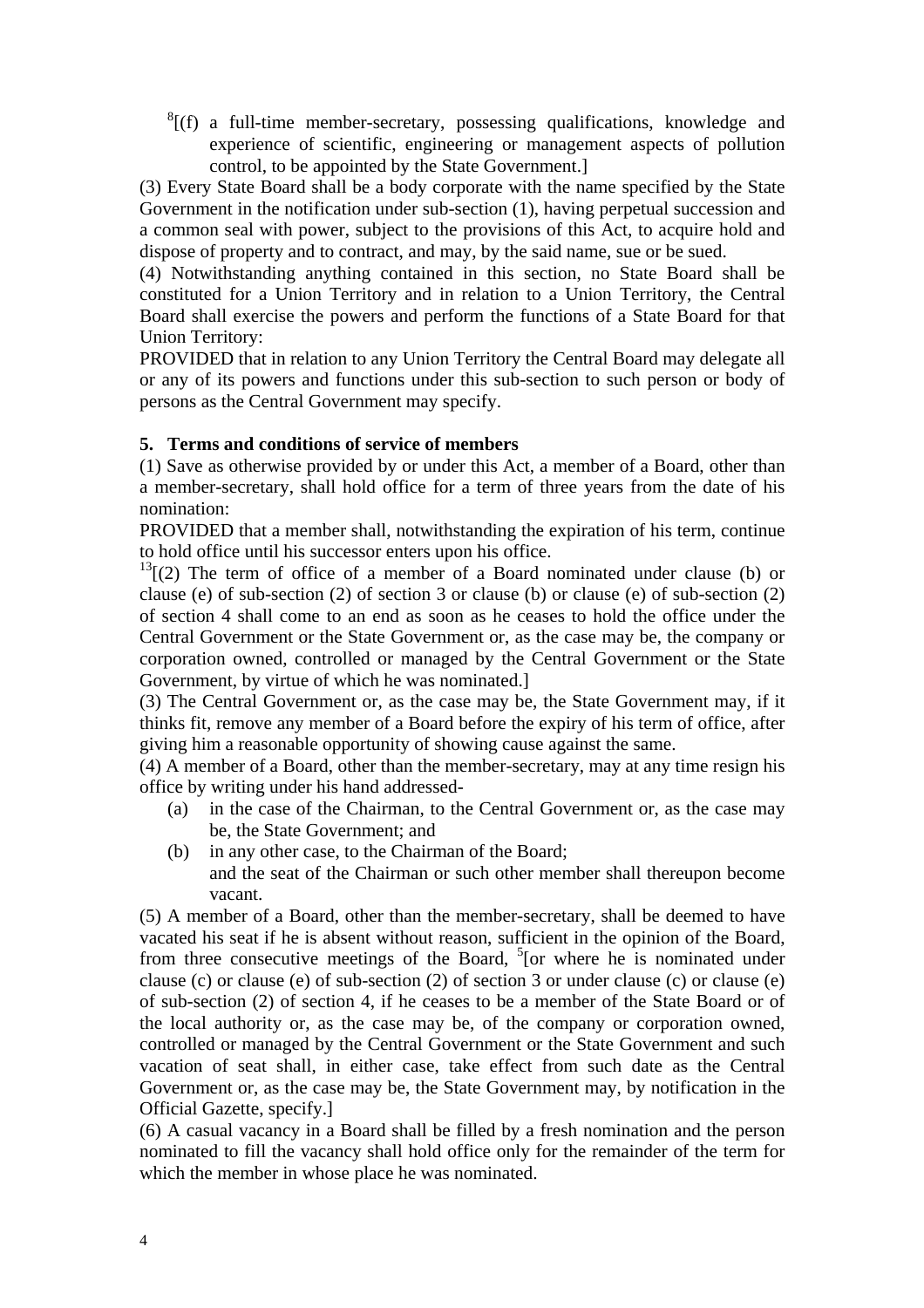(7) A member of a Board  $14$ [shall be eligible for renomination.]

(8) The other terms and conditions of service of a member of a Board, other than the Chairman and member-secretary, shall be such as may be prescribed.

(9) The other terms and conditions of service of the Chairman shall be such as may be prescribed.

## **6. Disqualifications**

(1) No person shall be a member of Board, who-

- (a) is, or at any time has been adjudged insolvent or has suspended payment of his debts or has compounded with his creditors, or
- (b) is of unsound mind and stands so declared by a competent court, or
- (c) is, or has been, convicted of an offence which, in the opinion of the Central Government or, as the case may be, of the State Government, involves moral turpitude, or
- (d) is, or at any time has been, convicted of an offence under this Act, or
- (e) has directly or indirectly by himself or by any partner, any share or interest in any firm or company carrying on the business of manufacture, sale or hire of machinery, plant, equipment, apparatus or fittings for the treatment of sewage or trade effluents, or
- (f) is a director or a secretary, manager or other salaried officer or employee of any company or firm having any contract with the Board, or with the government constituting the Board, or with a local authority in the State, or with a company or corporation owned, controlled or managed by the government, for the carrying out of sewerage schemes or for the installation of plants for the treatment of sewage or trade effluents, or
- (g) has so abused, in the opinion of the Central Government or as the case may be, of the State Government, his position as a member, as to render his continuance on the Board detrimental to the interest of the general public.

(2) No order of removal shall be made by the Central Government or the State Government, as the case may be, under this section unless the member concerned has been given a reasonable opportunity of showing cause against the same.

(3) Notwithstanding anything contained in sub-sections (1) and (7) of section 5, a member who has been removed under this section shall not be eligible for renomination as a member.

### **7. Vacation of seats by members**

If a member of a Board becomes subject to any of the disqualifications specified in section 6, his seat shall become vacant.

## **8. Meetings of Boards**

A Board shall meet at least once in every three months and shall observe such rules of procedure in regard to the transaction of business at its meetings as may be prescribed: PROVIDED that if, in the opinion of the Chairman, any business of an urgent nature is to be transacted, he may convene a meeting of the Board at such time as he thinks fit for the aforesaid purpose.

## **9. Constitution of committees**

(1) A Board may constitute as many committees consisting wholly of members or wholly of other persons or partly of members and partly of other persons, and for such purpose or purposes as it may think fit.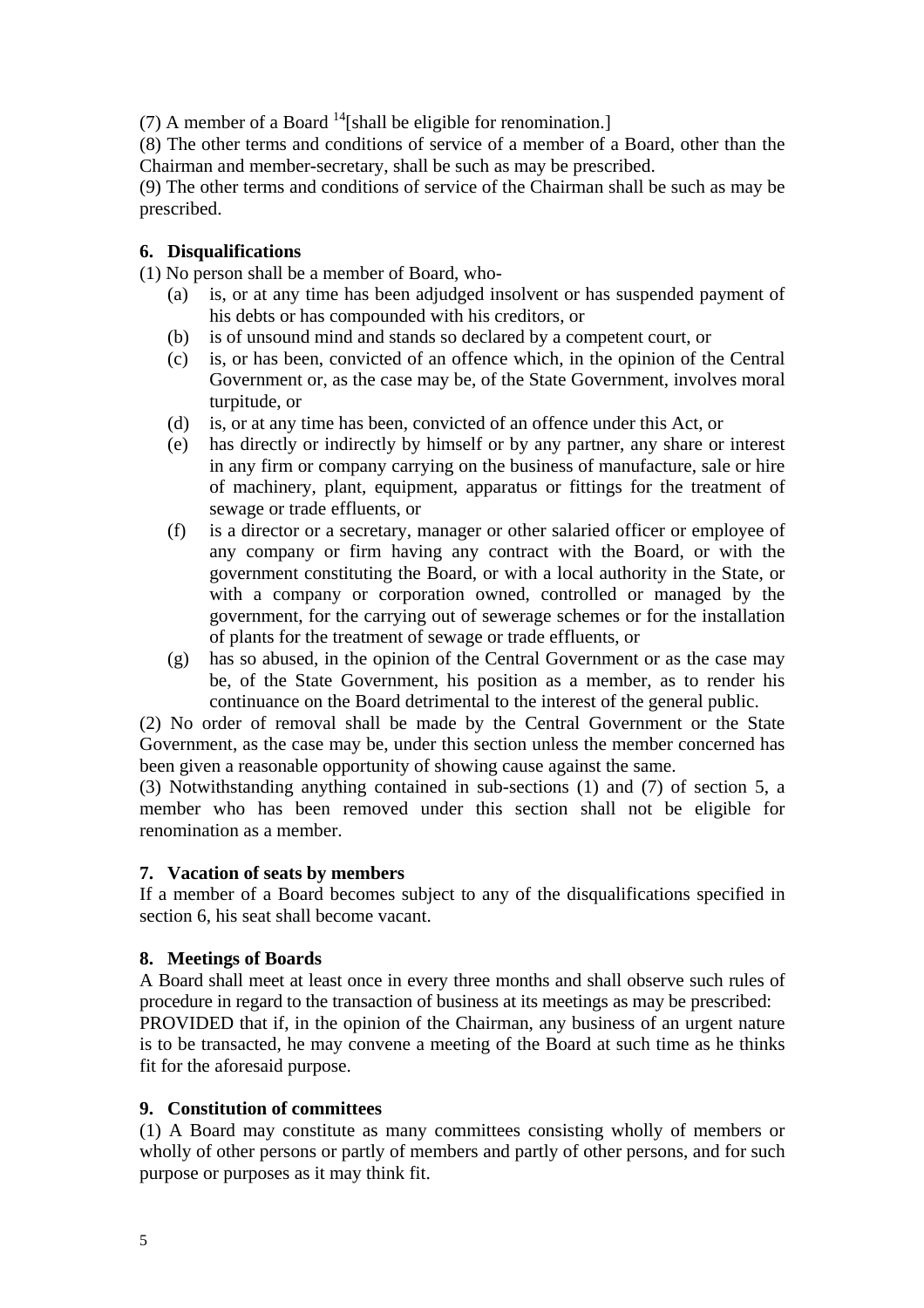(2) A committee constituted under this section shall meet at such time and at such place, and shall observe such rules of procedure in regard to the transaction of business at its meetings, as may be prescribed.

(3) The members of a committee (other than the members of the Board) shall be paid such fees and allowances, for attending its meetings and for attending to any other work of the Board as may be prescribed.

### **10. Temporary association of persons with Board for particular purposes**

(1) A Board may associate with itself in such manner, and for such purposes, as may be prescribed any person whose assistance or advice it may desire to obtain in performing any of its functions under this Act.

(2) A person associated with the Board under sub-section (1) for any purpose shall have a right to take part in the discussions of the Board relevant to that purpose, but shall not have a right to vote at a meeting of the Board, and shall not be a member for any other purpose.

 $2(3)$  A person associated with the Board under sub-section (1) for any purpose shall be paid such fees and allowances, for attending its meetings and for attending to any other work of the Board, as may be prescribed.]

## **11. Vacancy in Board not to invalidate acts or proceedings**

No act or proceeding of a Board or any committee thereof shall be called in question on the ground merely of the existence of any vacancy in, or any defect in the constitution of, the Board or such committee, as the case may be.

# **2 [11A. Delegation of powers to Chairman**

The Chairman of a Board shall exercise such powers and perform such duties as may be prescribed or as may, from time to time, be delegated to him by the Board.]

### **12. Member-secretary and officers and other employees of Board**

(1) The terms and conditions of service of the member-secretary shall be such as may be prescribed.

(2) The member-secretary shall exercise such powers and perform such duties as may be prescribed or as may, from time to time, be delegated to him by the Board or its Chairman.

(3) Subject to such rules as may be made by the Central Government or, as the case may be, the State Government in this behalf, a Board may appoint such officers and employees as it considers necessary for the efficient performance of its functions.

 $2[(3A)$  The method of recruitment and the terms and conditions of service (including the scales of pay) of the officers (other than the member-secretary) and other employees of the Central Board or a State Board shall be such as may be determined by regulations made by the Central Board or, as the case may be, by the State Board: PROVIDED that no regulation made under this sub-section shall take effect unless-

- (a) in the case of a regulation made by the Central Board, it is approved by the Central Government; and
- (b) in the case of a regulation made by a State Board, it is approved by the State Government.]

 $15$ [(3B) The Board may, by general or special order, and subject to such conditions and limitations, if any, as may be specified in the order, delegate to any officer of the Board such of its powers and functions under this Act as it may deem necessary.]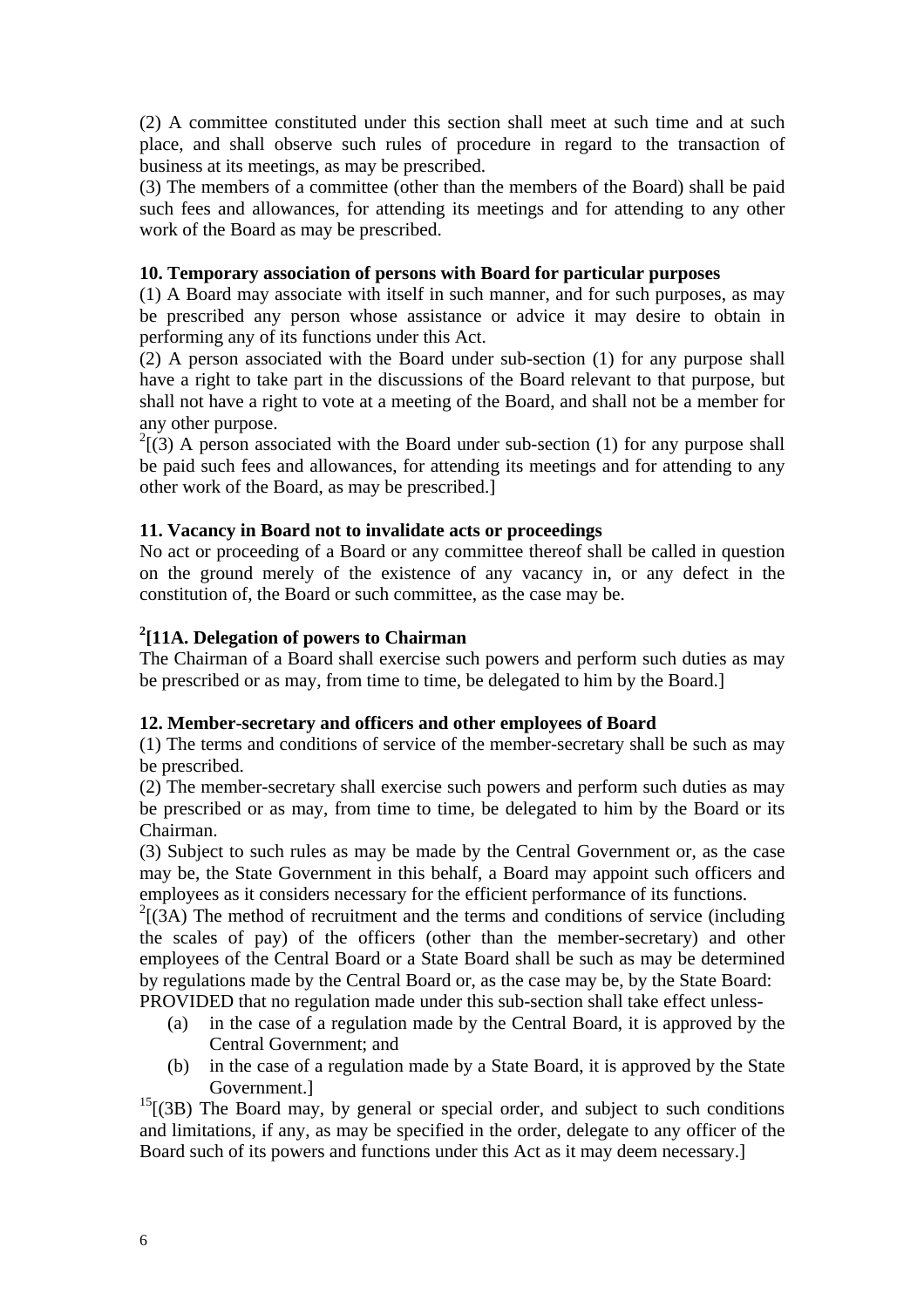(4) Subject to such conditions as may be prescribed, a Board may from time to time appoint any qualified person to be a consulting engineer to the Board and pay him such salaries and allowances and subject him to such other terms and conditions of service as it thinks fit.

## **CHAPTER III JOINT BOARDS**

#### **13. Constitution of Joint Boards**

(1) Notwithstanding anything contained in this Act, an agreement may be entered into-

- (a) by two or more governments of contiguous States, or
- (b) by the Central Government (in respect of one or more Union Territories) and one or more governments of States contiguous to such Union Territory or Union Territories, to be in force for such period and to be subject to renewal for such further period, if any, as may be specified in the agreement to provide for the constitution of a Joint Board-
	- (i) in a case referred to in clause (a), for all the participating States, and
	- (ii) in a case referred to in clause (b), for the participating Union Territory or Union Territories and the State or States.
- (2) An agreement under this section may-
	- (a) provide, in a case referred to in clause (a) of sub-section (1), for the apportionment between the participating States and in a case referred to in clause (b) of that sub-section, for the apportionments between the Central Government and the participating State Government or State Governments, of the expenditure in connection with the Joint Board;
	- (b) determine, in a case referred to in clause (a) of sub-section (1), which of the participating State Governments and in a case referred to in clause (b) of that sub-section, whether the Central Government or the participating State Government (if there are more than one participating State, also which of the participating State Governments) shall exercise and perform the several powers and functions of the State Government under this Act and the references in this Act to the State Government shall be construed accordingly;
	- (c) provide for consultation, in a case referred to in clause (a) of sub-section (1), between the participating State Governments and in a case referred to in clause (b) of that sub-section, between the Central Government and the participating State Government or State Governments either generally or with reference to particular matters arising under this Act;
	- (d) make such incidental and ancillary provisions, not inconsistent with this Act, as may be deemed necessary or expedient for giving effect to the agreement.

(3) An agreement under this section shall be published, in a case referred to in clause (a) of sub-section (1), in the Official Gazette of the participating States and in a case referred to in clause (b) of that sub-section, in the Official Gazette of the participating Union Territory or Union Territories and participating State or States.

## **14. Composition of Joint Boards**

(1) A Joint Board constituted in pursuance of an agreement entered into under clause (a) of sub-section (1) of section 13 shall consist of the following members namely,-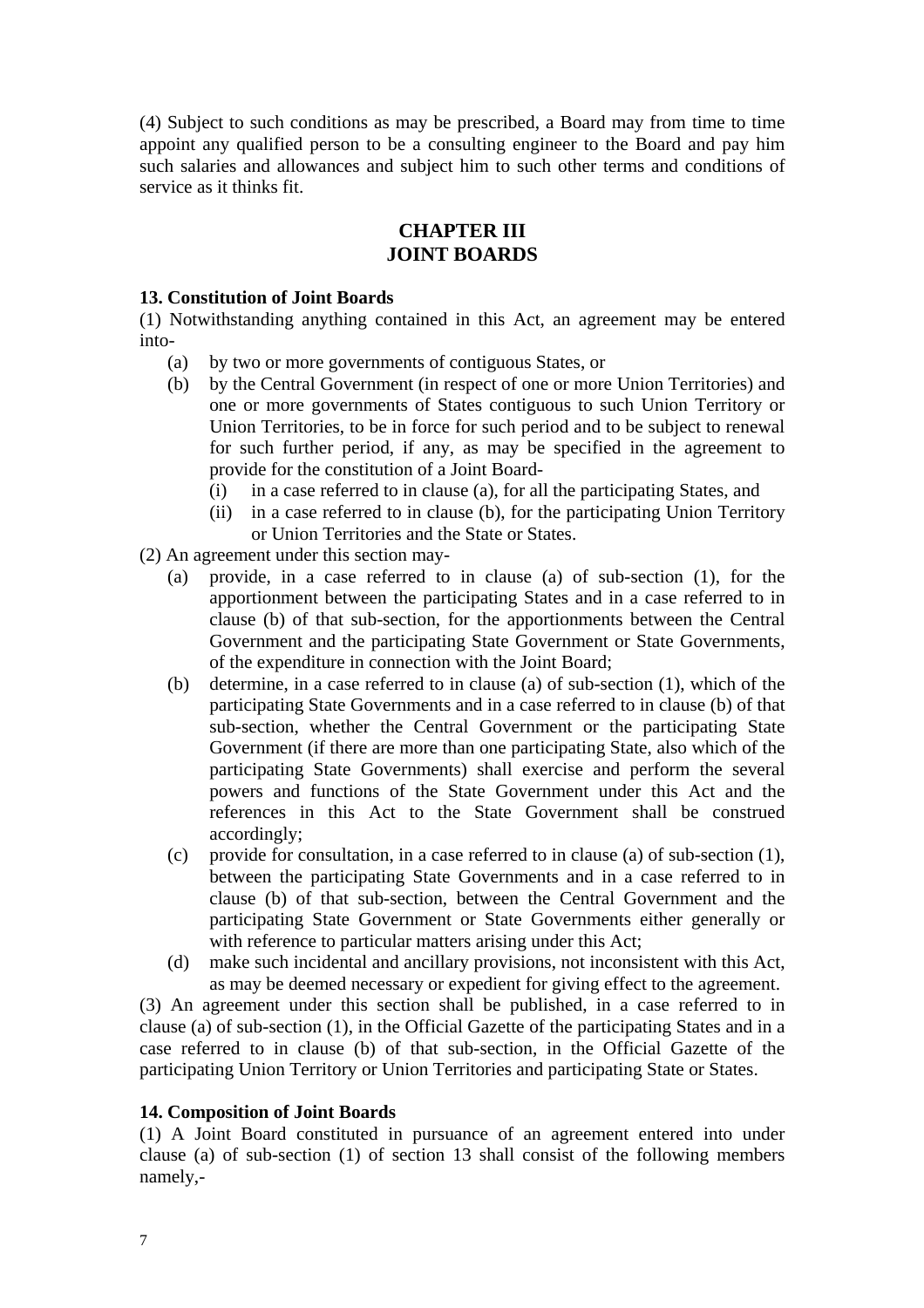- (a) a full-time chairman, being a person having special knowledge or practical experience in respect of <sup>5</sup>[matters relating to environmental protection] or a person having knowledge and experience in administering institutions dealing with the matters aforesaid, to be nominated by the Central Government;
- (b) two officials from each of the participating States to be nominated by the concerned participating State Government to represent that government;
- (c) one person to be nominated by each of the participating State Governments from amongst the members of the local authorities functioning within the State concerned;
- (d) one non-official to be nominated by each of the participating State Governments to represent the interests of agriculture, fishery or industry or trade in the State concerned or any other interest which, in the opinion of the participating State Government, is to be represented;
- (e) two persons to be nominated by the Central Government to represent the companies or corporations owned, controlled or managed by the participating State Governments;
- ${}^{8}$ [(f) a full-time member-secretary, possessing qualifications, knowledge and experience of scientific, engineering or management aspects of pollution control, to be appointed by the Central Government.]

(2) A Joint Board constituted in pursuance of an agreement entered into under clause (b) of sub-section (1) of section 13 shall consist of the following members, namely,-

- (a) a full-time Chairman, being a person having special knowledge or practical experience in respect of <sup>5</sup>[matters relating to environmental protection] or a person having knowledge and experience in administering institutions dealing with the matters aforesaid, to be nominated by the Central Government;
- (b) two officials to be nominated by the Central Government from the participating Union Territory or each of the participating Union Territories, as the case may be, and two officials to be nominated, from the participating State or each of the participating States, as the case may be, by the concerned participating State Government;
- (c) one person to be nominated by the Central Government from amongst the members of the local authorities functioning within the participating Union Territory or each of the participating Union Territories, as the case may be, and one person to be nominated, from amongst the members of the local authorities functioning within the participating State or each of the participating States, as the case may be, by the concerned participating State Government;
- (d) one non-official to be nominated by Central Government and one person to be nominated by the participating State Government or State Governments to represent the interests of agriculture, fishery or industry or trade in the Union Territory or in each of the Union Territories or the State or in each of the States, as the case may be, or any other interest which in the opinion of the Central Government or, as the case may be, of the State Government is to be represented;
- (e) two persons to be nominated by the Central Government to represent the companies or corporations owned, controlled or managed by the Central Government and situate in the participating Union Territory or Territories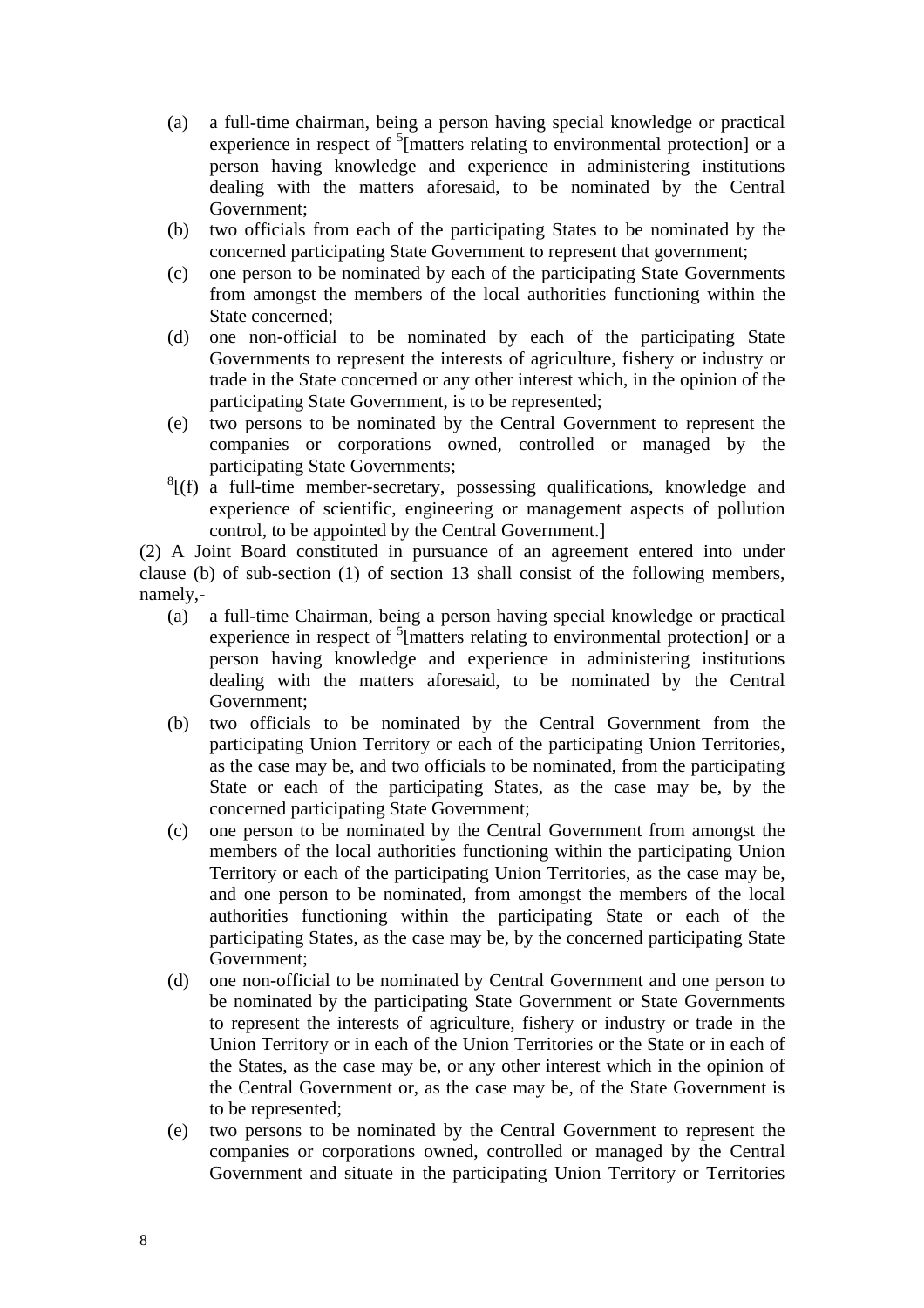and two persons to be nominated by the Central Government to represent the companies or corporations owned, controlled or managed by the participating State Governments;

<sup>4</sup>[(f) a full-time member-secretary, possessing qualifications, knowledge and experience of scientific, engineering or management aspects of pollution control, to be appointed by the Central Government.

(3) When a Joint Board is constituted in pursuance of an agreement under clause (b) of sub-section (1) of section 13, the provisions of sub-section (4) of section 4 shall cease to apply in relation to the Union Territory for which the Joint Board is constituted.

(4) Subject to the provisions of sub-section (3), the provisions of sub-section (3) of section 4 and sections 5 to 12 (inclusive) shall apply in relation to the Joint Board and its member-secretary as they apply in relation to a State Board and its membersecretary.

(5) Any reference in this Act to the State Board shall, unless the context otherwise requires, be construed as including a Joint Board.

### **15. Special provisions relating to giving of directions**

Notwithstanding anything contained in this Act where any Joint Board is constituted under section 13-

- (a) the government of the State for which the Joint Board is constituted shall be competent to give any direction under this Act only in cases where such direction relates to a matter within the exclusive territorial jurisdiction of the State;
- (b) the Central Government alone shall be competent to give any direction under this Act where such direction relates to a matter within the territorial jurisdiction of two or more States or pertaining to a Union Territory.

# **CHAPTER IV POWERS AND FUNCTIONS OF BOARDS**

#### **16. Functions of Central Board**

(1) Subject to the provisions of this Act, the main function of the Central Board shall be to promote cleanliness of streams and wells in different areas of the States.

(2) In particular and without prejudice to the generality of the foregoing function, the Central Board may perform all or any of the following functions, namely,-

- (a) advise the Central Government on any matter concerning the prevention and control of water pollution;
- (b) co-ordinate the activities of the State Boards and resolve disputes among them;
- (c) provide technical assistance and guidance to the State Boards, carry out and sponsor investigations and research relating to problems of water pollution and prevention, control or abatement of water pollution;
- (d) plan and organise the training of persons engaged or to be engaged in programmes for the prevention, control or abatement of water pollution on such terms and conditions as the Central Board may specify;
- (e) organise through mass media a comprehensive programme regarding the prevention and control of water pollution;
- $<sup>15</sup>$ [(ee) perform such of the functions of any State Board as may be specified in an</sup> order made under sub-section (2) of section 18;]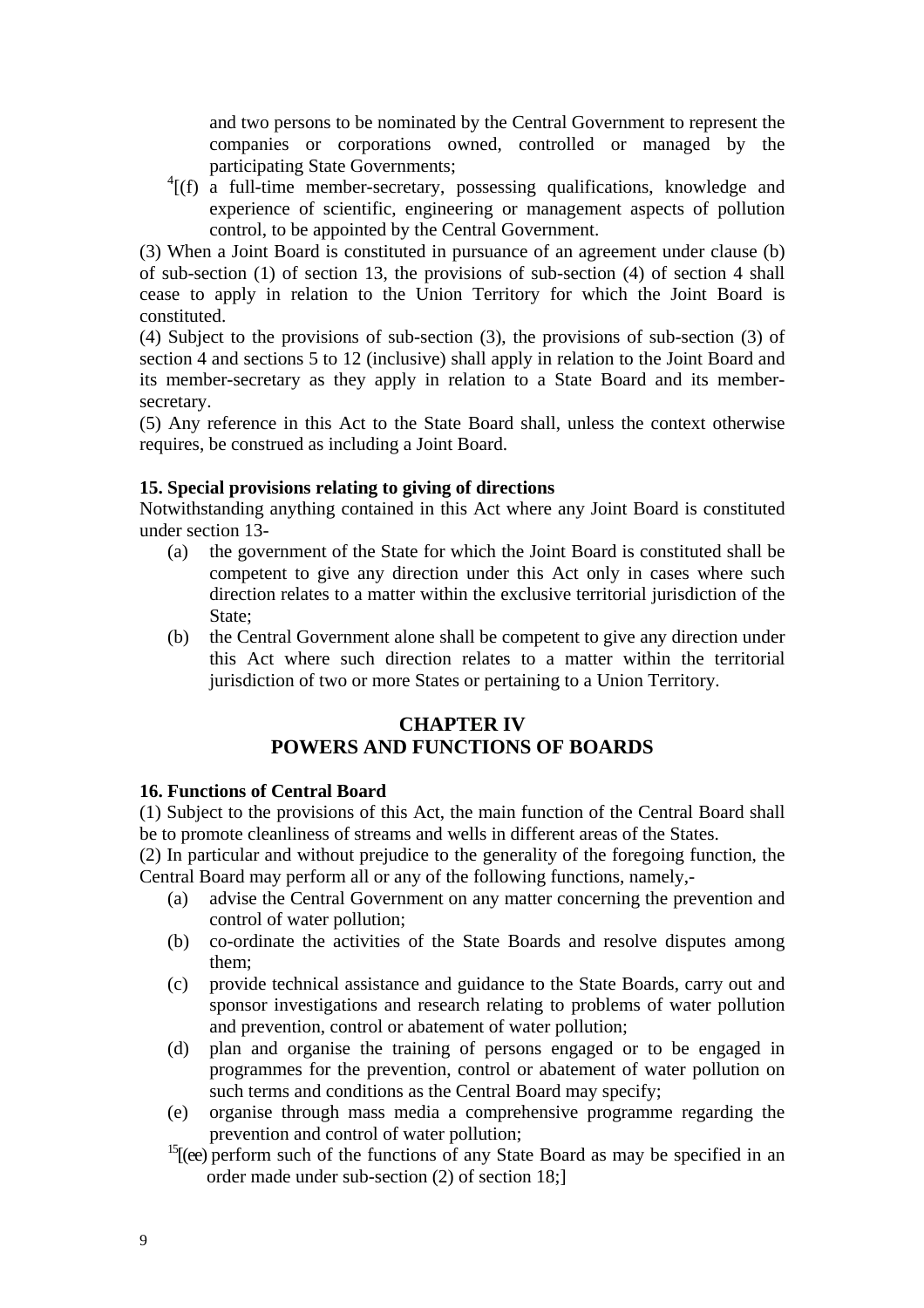- (f) collect, compile and publish technical and statistical data relating to water pollution and the measures devised for its effective prevention and control and prepare manuals, codes or guides relating to treatment and disposal of sewage and trade effluents and disseminate information connected therewith;
- (g) lay down, modify or annul, in consultation with the State Government concerned, the standards for a stream or well: PROVIDED that different standards may be laid down for the same stream or well or for different streams or wells, having regard to the quality of water, flow characteristics of the stream or well and the nature of the use of the water in such stream or well or streams or wells;
- (h) plan and cause to be executed a nation-wide programme for the prevention, control or abatement of water pollution;
- (i) perform such other functions as may be prescribed.

(3) The Board may establish or recognise a laboratory or laboratories to enable the Board to perform its functions under this section efficiently, including the analysis of samples of water from any stream or well or of samples of any sewage or trade effluents.

## **17. Functions of State Board**

(1) Subject to the provisions of this Act, the functions of a State Board shall be-

- (a) to plan a comprehensive programme for the prevention, control or abatement of pollution of streams and wells in the State and to secure the execution thereof;
- (b) to advise the State Government on any matter concerning the prevention, control or abatement of water pollution;
- (c) to collect and disseminate information relating to water pollution and the prevention, control or abatement thereof;
- (d) to encourage, conduct and participate in investigations and research relating to problems of water pollution and prevention, control or abatement of water pollution;
- (e) to collaborate with the Central Board in organising the training of persons engaged or to be engaged in programmes relating to prevention, control or abatement of water pollution and to organise mass education programmes relating thereto;
- (f) to inspect sewage or trade effluents, works and plants for the treatment of sewage and trade effluents and to review plans, specifications or other data relating to plants set up for the treatment of water, works for the purification thereof and the system for the disposal of sewage or trade effluents or in connection with the grant of any consent as required by this Act;
- (g) to lay down, modify or annul effluent standards for the sewage and trade effluents and for the quality of receiving waters (not being water in an inter-State stream) resulting from the discharge of effluents and to classify waters of the State;
- (h) to evolve economical and reliable methods of treatment of sewage and trade effluents, having regard to the peculiar conditions of soils, climate and water resources of different regions and more especially the prevailing flow characteristics of water in streams and wells which render it impossible to attain even the minimum degree of dilution;
- (i) to evolve methods of utilisation of sewage and suitable trade effluents in agriculture;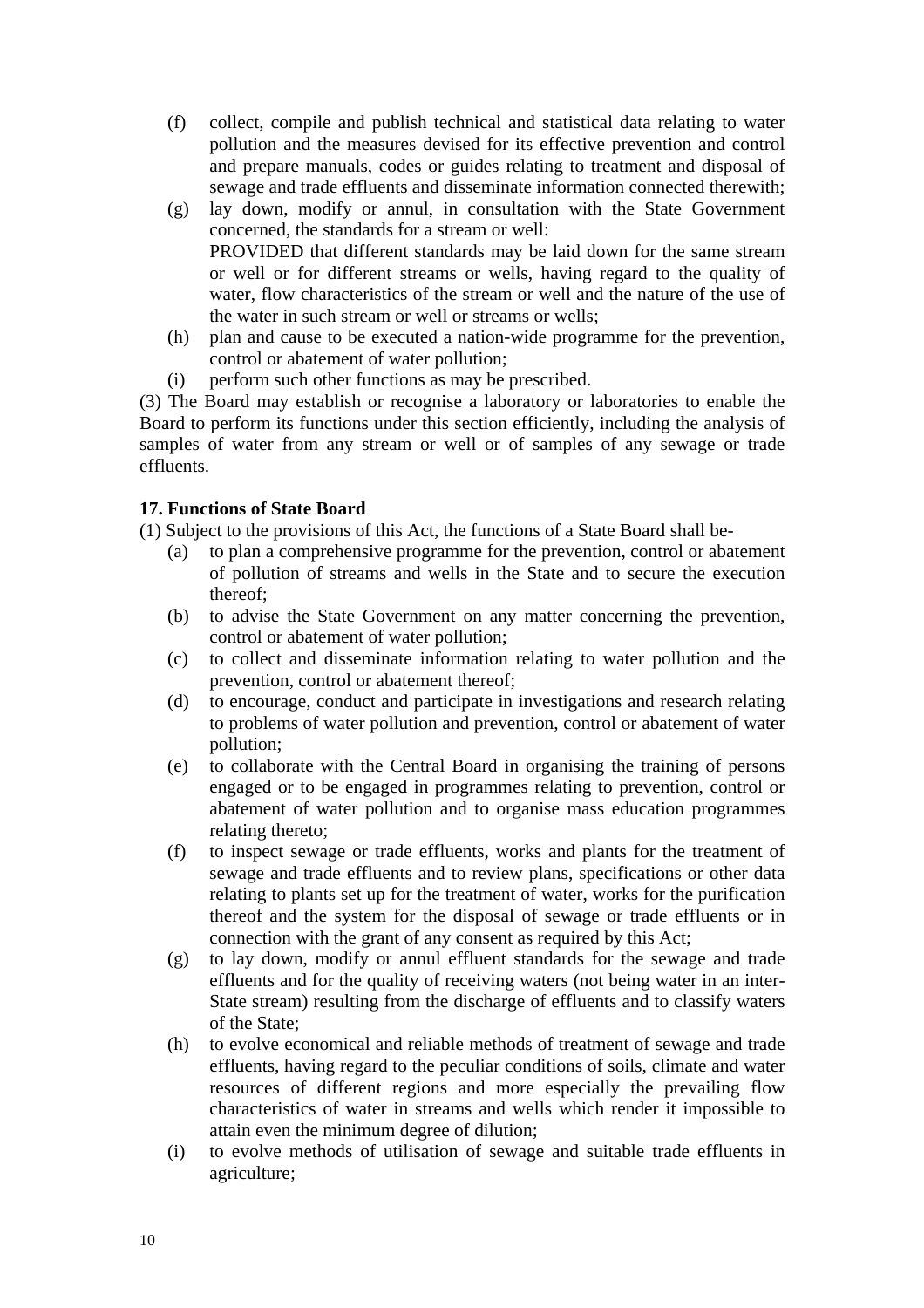- (j) to evolve efficient methods of disposal of sewage and trade effluents on land, as are necessary on account of the predominant conditions of scant stream flows that do not provide for major part of the year the minimum degree of dilution;
- (k) to lay down standards of treatment of sewage and trade effluents to be discharged into any particular stream taking into account the minimum fair weather dilution available in that stream and the tolerance limits of pollution permissible in the water of the stream, after the discharge of such effluents;
- (l) to make, vary or revoke any order-
	- (i) for the prevention, control or abatement of discharges of waste into streams or wells;
	- (ii) requiring any person concerned to construct new systems for the disposal of sewage and trade effluents or to modify, alter or extend any such existing system or to adopt such remedial measures as are necessary to prevent, control or abate water pollution;
- (m) to lay down effluent standards to be complied with by persons while causing discharge of sewage or sullage or both and to lay down, modify or annul effluent standards for the sewage and trade effluents;
- (n) to advise the State Government with respect to the location of any industry the carrying on of which is likely to pollute a stream or well;
- (o) to perform such other functions as may be prescribed or as may, from time to time, be entrusted to it by the Central Board or the State Government.

(2) The Board may establish or recognise a laboratory or laboratories to enable the Board to perform its functions under this section efficiently, including the analysis of samples of water from any stream or well or of samples of any sewage or trade effluents.

## **18. Power to give directions**

 $^{16}$ [(1)] In the performance of its functions under this Act-

- (a) the Central Board shall be bound by such directions in writing as the Central Government may give to it; and
- (b) every State Board shall be bound by such directions in writing as the Central Board or the State Government may give to it: PROVIDED that where a direction given by the State Government is inconsistent with the direction given by the Central Board, the matter shall be referred to the Central Government for its decision.

 $15$ [(2) Where the Central Government is of the opinion that any State Board has defaulted in complying with any directions given by the Central Board under subsection (1) and as a result of such default a grave emergency has arisen and it is necessary or expedient so to do in the public interest, it may, by order, direct the Central Board to perform any of the functions of the State Board in relation to such area for such period and for such purposes, as may be specified in the order.

(3) Where the Central Board performs any of the functions of the State Board in pursuance of a direction under sub-section (2), the expenses, if any, incurred by the Central Board with respect to the performance of such functions may, if the State Board is empowered to recover such expenses, be recovered by the Central Board with interest (at such reasonable rate as the Central Government may, by order, fix) from the date when a demand for such expenses is made until it is paid from the person or persons concerned as arrears of land revenue or of public demand.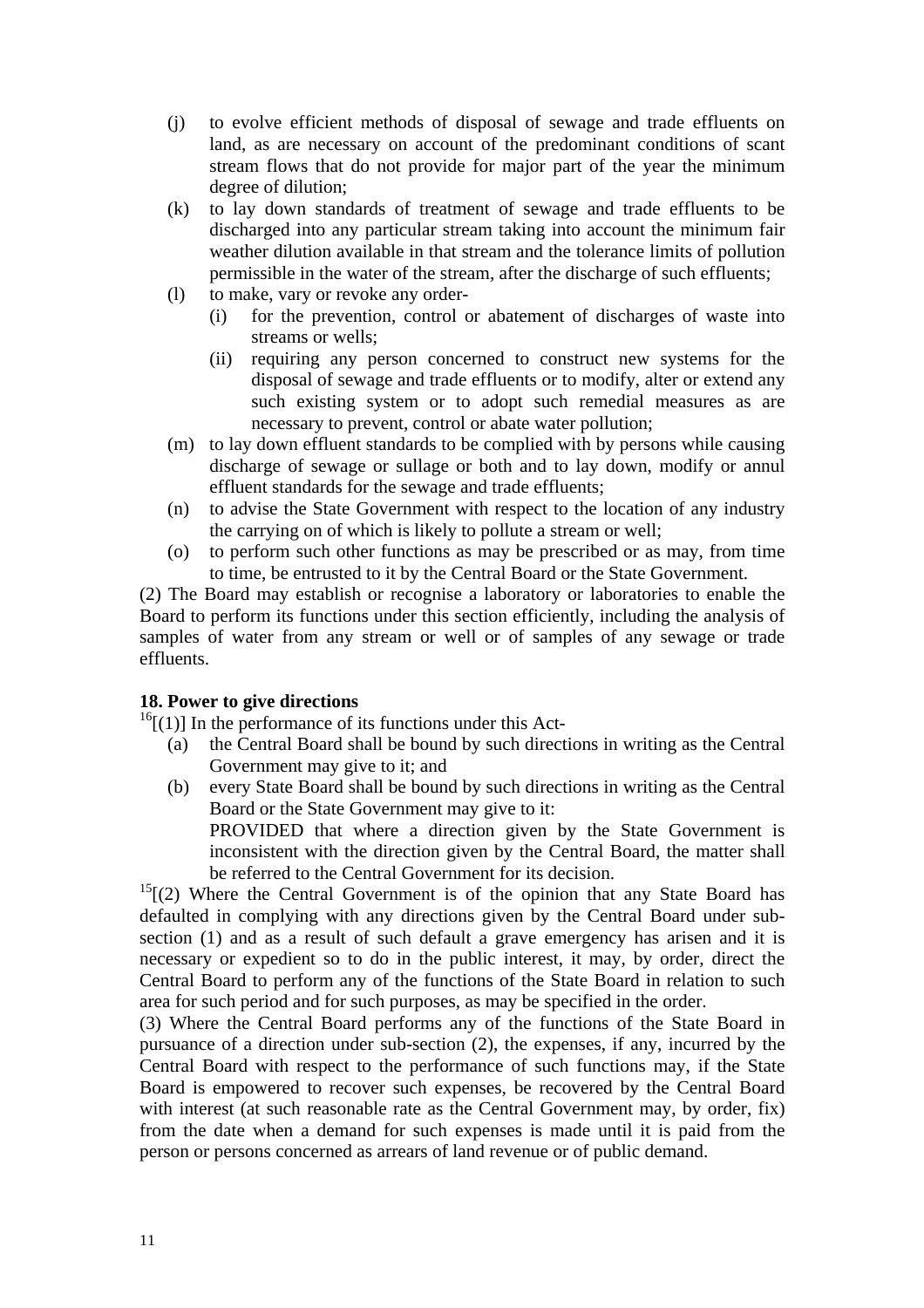(4) For the removal of doubts, it is hereby declared that any directions to perform the functions of any State Board given under sub-section (2) in respect of any area would not preclude the State Board from performing such functions in any other area in the State or any of its other functions in that area.]

## **CHAPTER V**

# **PREVENTION AND CONTROL OF WATER POLLUTION**

### **19. Power of State Government to restrict the application of the Act to certain areas**

(1) Notwithstanding anything contained in this Act, if the State Government, after consultation with, or on the recommendation of the State Board, is of opinion that the provisions of this Act need not apply to entire State, it may, by notification in the Official Gazette, restrict the application of this Act to such area or areas as may be declared therein as water pollution, prevention and control area or areas and thereupon the provisions of this Act shall apply only to such area or areas.

(2) Each water pollution, prevention and control area may be declared either by reference to a map or by reference to the line of any watershed or the boundary of any district or partly by one method and partly by another.

(3) The State Government may, by notification in the Official Gazette-

- (a) alter any water pollution, prevention and control area whether by way of extension or reduction; or
- (b) define a new water pollution, prevention and control area in which may be merged one or more water pollution, prevention and control areas, or any part or parts thereof.

## **20. Power to obtain information**

(1) For the purpose of enabling a State Board to perform the functions conferred on it by or under this Act, the State Board or any officer empowered by it in that behalf, may make surveys of any area and gauge and keep records of the flow or volume and other characteristics of any stream or well in such area, and may take steps for the measurement and recording of the rainfall in such area or any part thereof and for the installation and maintenance for those purposes of gauges or other apparatus and works connected therewith, and carry out stream surveys and may take such other steps as may be necessary in order to obtain any information required for the purposes aforesaid.

(2) A State Board may give directions requiring any person who in its opinion is abstracting water from any such stream or well in the area in quantities which are substantial in relation to the flow or volume of that stream or well or is discharging sewage or trade effluent into any such stream or well, give such information as to the abstraction or the discharge at such times and in such form as may be specified in the directions.

(3) Without prejudice to the provisions of sub-section (2), a State Board may, with a view to preventing or controlling pollution of water, give directions requiring any person in charge of any establishment where any 17[industry, operation or process, or treatment and disposal system] is carried on, to furnish to it information regarding the construction, installation or operation of such establishment or of any disposal system or of any extension or addition thereto in such establishment and such other particulars as may be prescribed.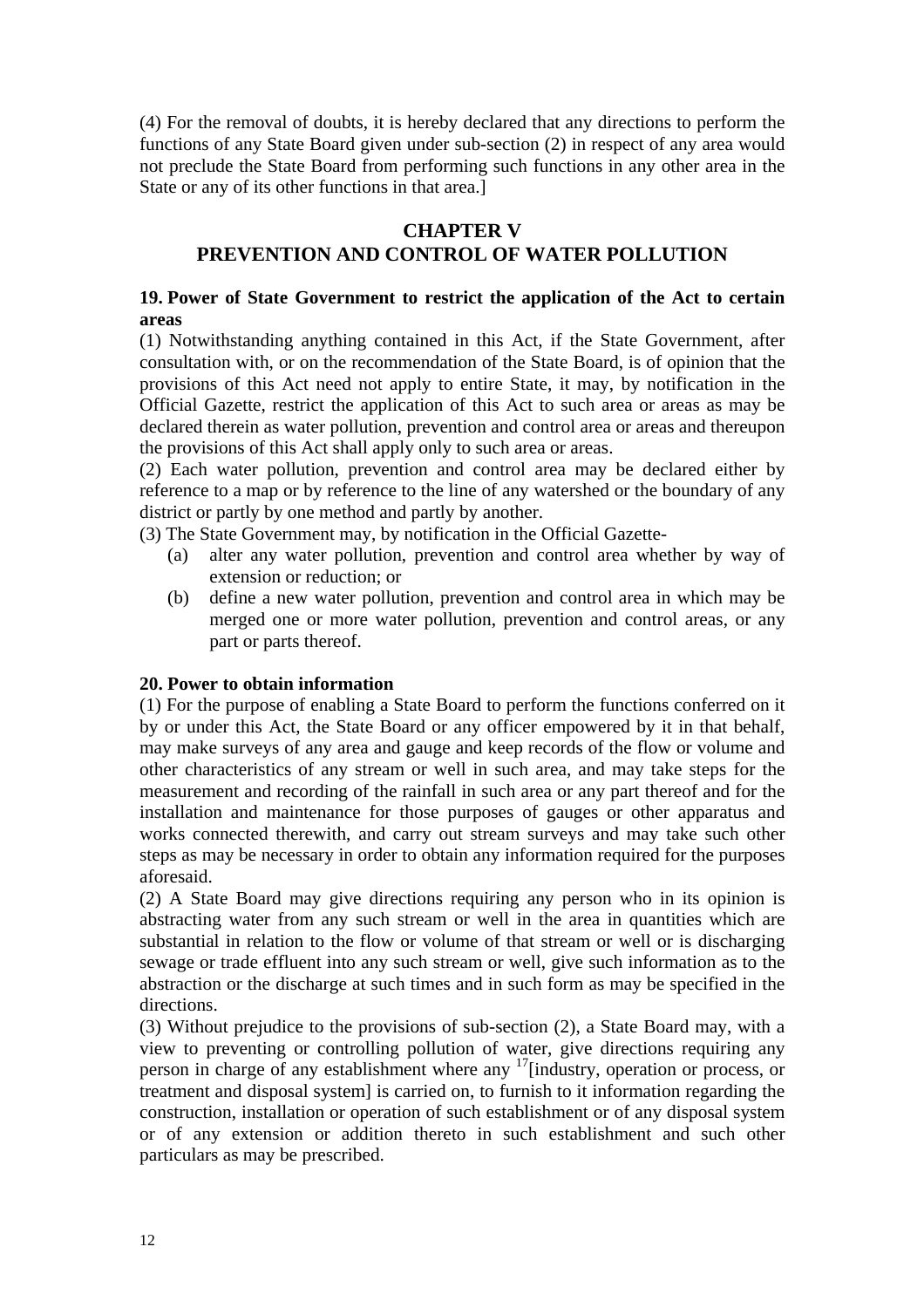## **21. Power to take samples of effluents and procedure to be followed in connection therewith**

(1) A State Board or any officer empowered by it in this behalf shall have power to take for the purpose of analysis samples of water from any stream or well or samples of any sewage or trade effluent which is passing from any plant or vessel or from or over any place into any such stream or well.

(2) The result of any analysis of a sample of any sewage or trade effluent taken under sub-section (1) shall not be admissible in evidence in any legal proceeding unless the provisions of sub-sections (3), (4) and (5) are complied with.

(3) Subject to the provisions of sub-sections (4) and (5), when a sample (composite or otherwise as may be warranted by the process used) of any sewage or trade effluent is taken for analysis under sub-section (1), the person taking the sample shall-

- (a) serve on the person in charge of, or having control over, the plant or vessel or in occupation of the place (which person is hereinafter referred to as the occupier) or any agent of such occupier, a notice, then and there in such form as may be prescribed of his intention to have it so analysed;
- (b) in the presence of the occupier or his agent, divide the sample into two parts;
- (c) cause each Part to be placed in a container which shall be marked and sealed and shall also be signed both by the person taking the sample and the occupier or his agent;
- (d) send one container forthwith-
	- (i) in a case where such sample is taken from any area situated in a Union Territory, to the laboratory established or recognised by the Central Board under section 16; and
	- (ii) in any other case, to the laboratory established or recognised by the State Board under section 17;
- (e) on the request of the occupier or his agent, send the second container-
	- (i) in a case where such sample is taken from any area situated in a Union Territory, to the laboratory established or specified under sub-section (1) of section 51; and
	- (ii) in any other case, to the laboratory established or specified under subsection (1) of section 52.

 $18$ [(4) When a sample of any sewage or trade affluent is taken for analysis under subsection (1) and the person taking the sample serves on the occupier or his agent, a notice under clause (a) of sub-section (3) and the occupier or his agent wilfully absents himself, then-

- (a) the sample so taken shall be placed in a container which shall be marked and sealed and shall also be signed by the person taking the sample and the same shall be sent forthwith by such person for analysis to the laboratory referred to in sub-clause (i) or sub-clause (ii), as the case may be, of clause (e) of sub-section (3) and such person shall inform the government analyst appointed under sub-section (1) or sub-section (2), as the case may be, of section 53, in writing about the wilful absence of the occupier or his agent; and
- (b) the cost incurred in getting such sample analysed shall be payable by the occupier or his agent and in case of default of such payment, the same shall be recoverable from the occupier or his agent, as the case may be, as an arrear of land revenue or of public demand:

 PROVIDED that no such recovery shall be made unless the occupier or, as the case may be, his agent has been given a reasonable opportunity of being heard in the matter.]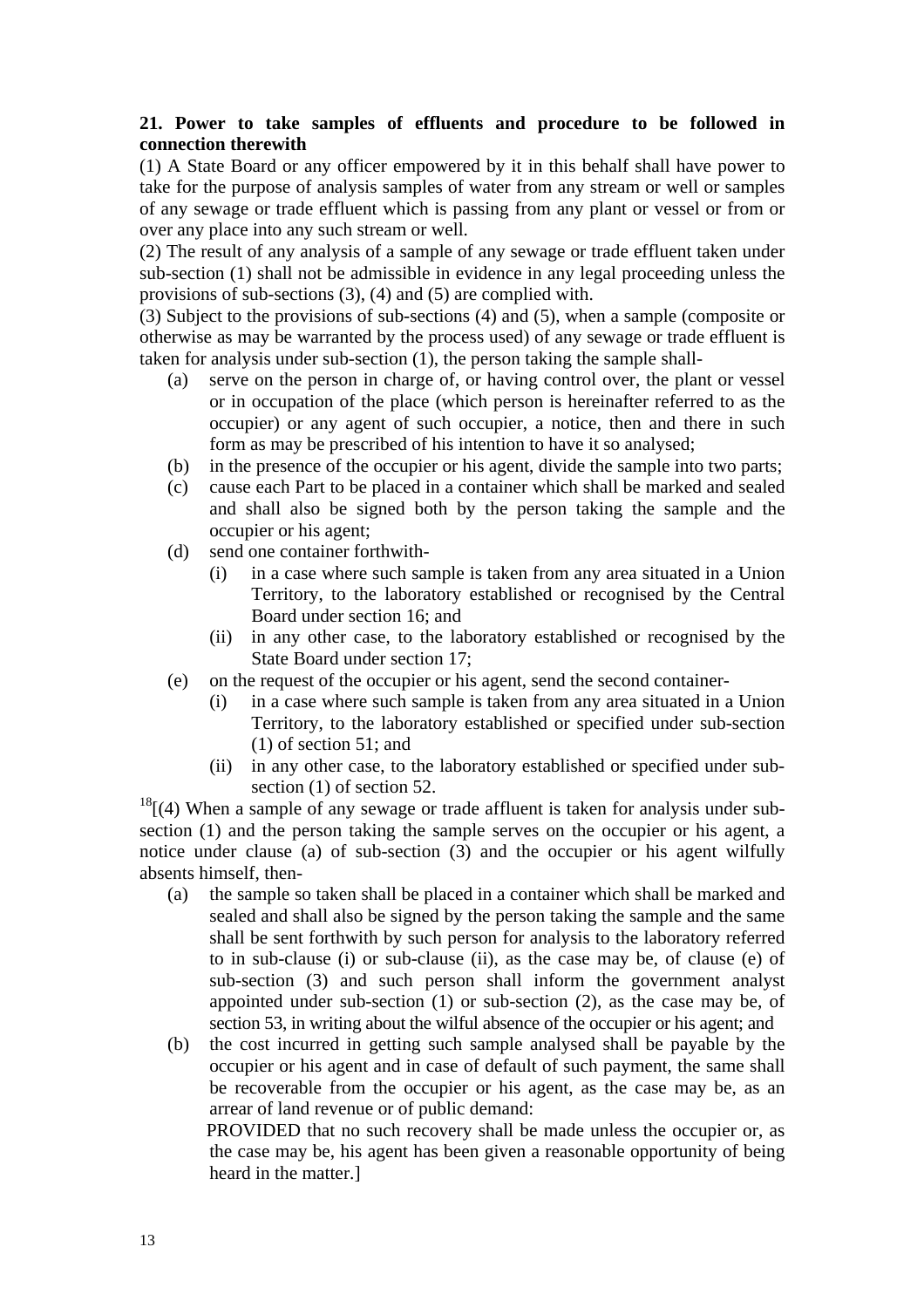(5) When a sample of any sewage or trade effluent is taken for analysis under subsection (1) and the person taking the sample serves on the occupier or his agent a notice under clause (a) of sub-section (3) and the occupier or his agent who is present at the time of taking the sample does not make a request for dividing the sample into two parts as provided in clause (b) of sub-section (3), then, the sample so taken shall be placed in a container which shall be marked and sealed and shall also be signed by the person taking the sample and the same shall be sent forthwith by such person for analysis to the laboratory referred to in sub-clause (i) or sub-clause (ii), as the case may be, of clause (d) of sub-section (3).

## **22. Reports of the result of analysis on samples taken under section 21**

(1) Where a sample of any sewage or trade effluent has been sent for analysis to the laboratory established or recognised by the Central Board or, as the case may be, the State Board, the concerned Board analyst appointed under sub-section (3) of section 53 shall analyse the sample and submit a report in the prescribed form of the result of such analysis in triplicate to the Central Board or the State Board as the case may be.

(2) On receipt of the report under sub-section (1), one copy of the report shall be sent by the Central Board or the State Board, as the case may be, to the occupier or his agent referred to in section 21, another copy shall be preserved for production before the court in case any legal proceedings are taken against him and the other copy shall be kept by the concerned Board.

(3) Where a sample has been sent for analysis under clause (e) of sub-section (3) or sub-section (4) of section 21 to any laboratory mentioned therein, the government analyst referred to in that sub-section shall analyse the sample and submit a report in the prescribed form of the result of the analysis in triplicate to the Central Board or, as the case may be, the State Board which shall comply with the provisions of subsection  $(2)$ .

(4) If there is any inconsistency or discrepancy between, or variation in the results of, the analysis carried out by the laboratory established or recognised by the Central Board or the State Board, as the case may be, and that of the laboratory established or specified under section 51 or section 52, as the case may be, the report of the latter shall prevail.

(5) Any cost incurred in getting any sample analysed at the request of the occupier or his agent shall be payable by such occupier or his agent and in case of default the same shall be recoverable from him as arrears of land revenue or of public demand.

### **23. Power of entry and inspection**

(1) Subject to the provisions of this section, any person empowered by a State Board in this behalf shall have a right at any time to enter, with such assistance as he considers necessary, any place-

- (a) for the purpose of performing any of the functions of the Board entrusted to him;
- (b) for the purpose of determining whether and if so in what manner, any such functions are to be performed or whether any provisions of this Act or the rules made thereunder of any notice, order, direction or authorisation served, made, given, or granted under this Act is being or has been complied with;
- (c) for the purpose of examining any plant, record, register, document or any other material object or for conducting a search of any place in which he has reason to believe that an offence under this Act or the rules made thereunder has been or is being or is about to be committed and for seizing any such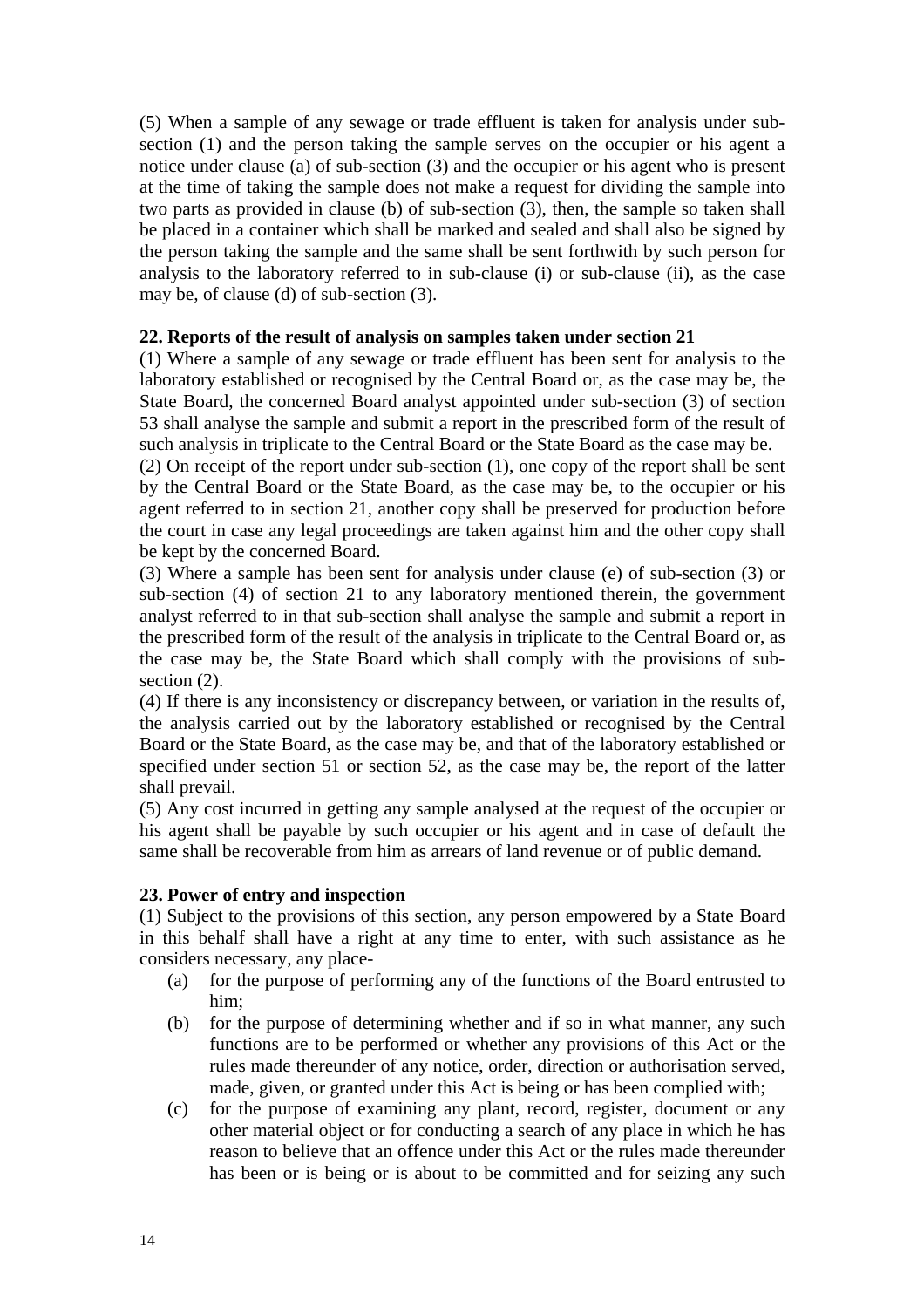plant, record, register, document or other material object, if he has reason to believe that it may furnish evidence of the commission of an offence punishable under this Act or the rules made thereunder:

 PROVIDED that the right to enter under this sub-section for the inspection of a well shall be exercised only at reasonable hours in a case where such well is situated in any premises used for residential purposes and the water thereof is used exclusively for domestic purposes.

(2) The provisions of the  $^{19}$ [Code of Criminal Procedure, 1973 (2 of 1974)], or, in relation to the State of Jammu and Kashmir, the provisions of any corresponding law in force in that State, shall, so far as may be, apply to any search or seizure under this section as they apply to any search or seizure made under the authority of a warrant issued under  $20$ [section 94] of the said Code, or, as the case may be, under the corresponding provisions of the said law.

*Explanation :* For the purposes of this section, "place" includes vessel.

### **24. Prohibition on use of stream or well for disposal of polluting matter, etc.**

(1) Subject to the provisions of this section-

- (a) no person shall knowingly cause or permit any poisonous, noxious or polluting matter determined in accordance with such standards as may be laid down by the State Board to enter (whether directly or indirectly) into any <sup>21</sup>[Stream or well or sewer or on land]; or
- (b) no person shall knowingly cause or permit to enter into any stream any other matter which may tend, either directly or in combination with similar matters, to impede the proper flow of the water of the stream in a manner leading or likely to lead to a substantial aggravation of pollution due to other causes or of its consequences.

(2) A person shall not be guilty of an offence under sub-section (1), by reason only of having done or caused to be done any of the following acts, namely,-

- (a) constructing, improving or maintaining in or across or on the bank or bed of any stream any building, bridge, weir, dam, sluice, dock, pier, drain or sewer or other permanent works which he has a right to construct, improve or maintain;
- (b) depositing any materials on the bank or in the bed of any stream for the purpose of reclaiming land, or for supporting, repairing or protecting the bank or bed of such stream provided such materials are not capable of polluting such stream;
- (c) putting into any stream any sand or gravel or other natural deposit which has flowed from or been deposited by the current of such stream;
- (d) causing or permitting, with the consent of the State Board, the deposit accumulated in a well, pond or reservoir to enter into any stream.

(3) The State Government may, after consultation with, or on the recommendation of, the State Board, exempt, by notification in the Official Gazette, any person from the operation of sub-section (1) subject to such conditions, if any, as may be specified in the notification and any condition so specified may by a like notification be altered, varied or amended.

#### **25. Restrictions on new outlets and new discharges**

 $2^{22}$ [(1) Subject to the provisions of this section, no person shall, without the previous consent of the State Board-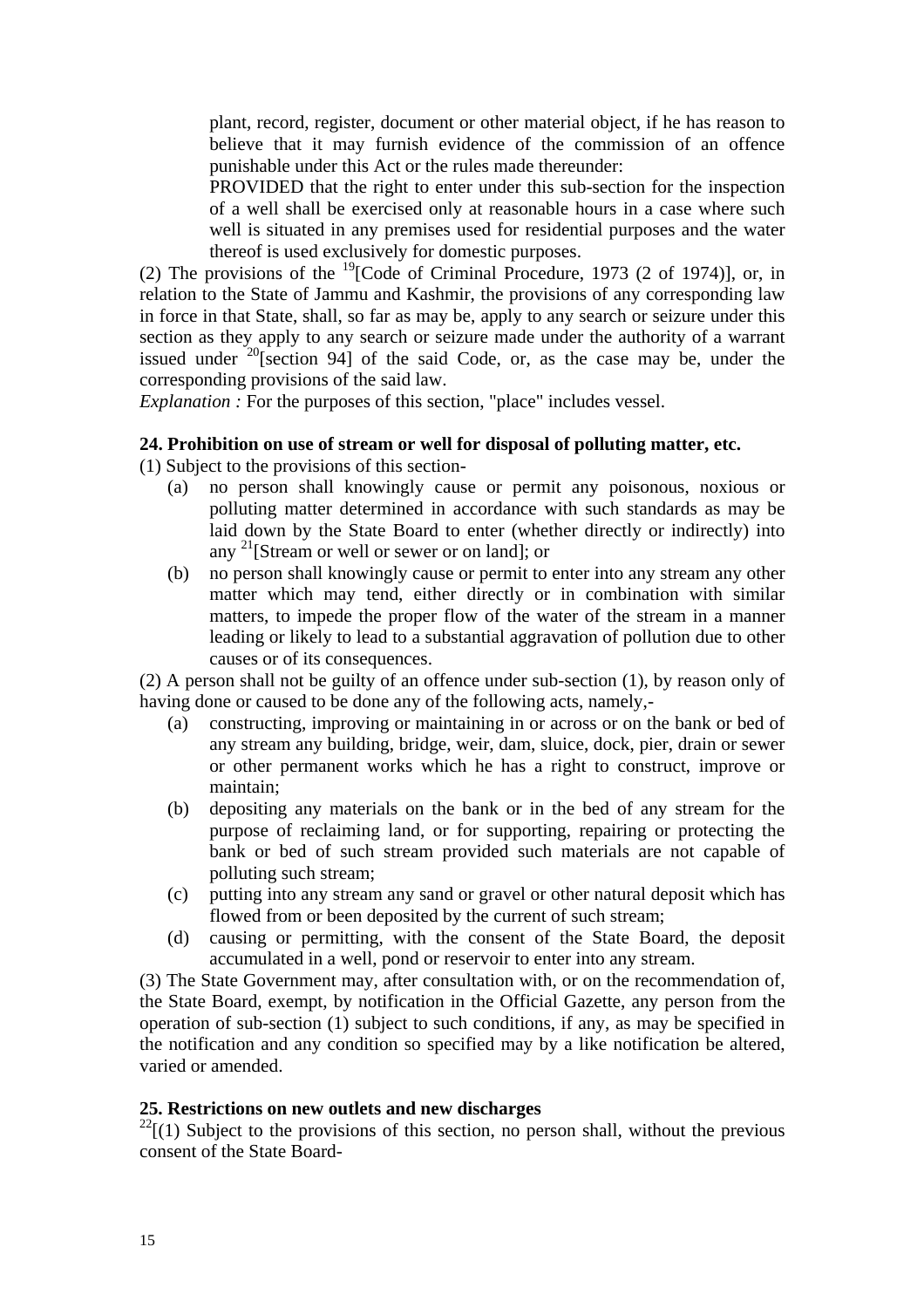- (a) establish or take any steps to establish any industry, operation or process, or any treatment and disposal system or any extension or addition thereto, which is likely to discharge sewage or trade effluent into a stream or well or sewer or on land (such discharge being hereafter in this section referred to as discharge of sewage); or
- (b) bring into use any new or altered outlet for the discharge of sewage; or
- (c) begin to make any new discharge of sewage: PROVIDED that a person in the process of taking any steps to establish any industry, operation or process immediately before the commencement of the Water (Prevention and Control of Pollution) Amendment Act, 1988, for which no consent was necessary prior to such commencement, may continue to do so for a period of three months from such commencement or, if he has made an application for such consent, within the said period of three months, till the disposal of such application.

(2) An application for consent of the State Board under sub-section (1) shall be made in such form, contain such particulars and shall be accompanied by such fees as may be prescribed.]

(3) The State Board may make such inquiry as it may deem fit in respect of the application for consent referred to in sub-section (1) and in making any such inquiry shall follow such procedure as may be prescribed.

 $23$ [(4) The State Board may-

- (a) grant its consent referred to in sub-section (1), subject to such conditions as it may impose, being-
	- (i) in cases referred to in clauses (a) and (b) of sub-section (1) of section 25, conditions as to the point of discharge of sewage or as to the use of that outlet or any other outlet for discharge of sewage;
	- (ii) in the case of a new discharge, conditions as to the nature and composition, temperature, volume or rate of discharge of the effluent from the land or premises from which the discharge or new discharge is to be made; and
	- (iii) that the consent will be valid only for such period as may be specified in the order, and any such conditions imposed shall be binding on any person establishing or taking any steps to establish any industry, operation or process, or treatment and disposal system or extension or addition thereto, or using the new or altered outlet, or discharging the effluent from the land or premises aforesaid; or

(b) refuse such consent for reasons to be recorded in writing.

(5) Where, without the consent of the State Board, any industry, operation or process, or any treatment and disposal system or any extension or addition thereto, is established, or any steps for such establishment have been taken or a new or altered outlet is brought into use for the discharge of sewage or a new discharge of sewage is made, the State Board may serve on the person who has established or taken steps to establish any industry, operation or process, or any treatment and disposal system or any extension or addition thereto, or using the outlet, or making the discharge, as the case may be, a notice imposing any such conditions as it might have imposed on an application for its consent in respect of such establishment, such outlet or discharge.

(6) Every State Board shall maintain a register containing particulars of the conditions imposed under this section and so much of the register as relates to any outlet, or to any effluent, from any land or premises shall be open to inspection at all reasonable hours by any person interested in, or affected by such outlet, land or premises, as the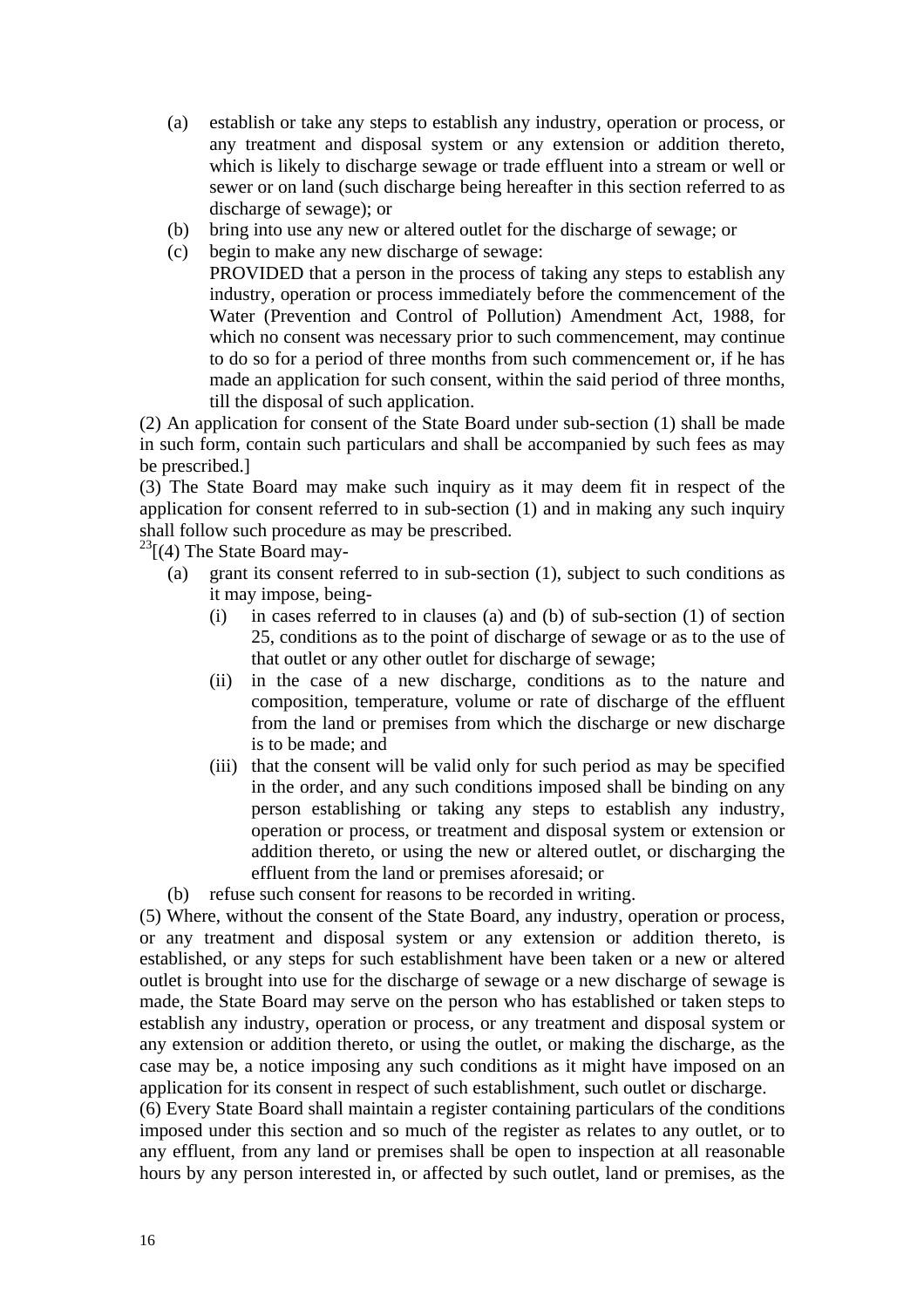case may be, or by any person authorised by him in this behalf and the conditions so contained in such register shall be conclusive proof that the consent was granted subject to such conditions.]

(7) The consent referred to in sub-section (1) shall, unless given or refused earlier, be deemed to have been given unconditionally on the expiry of a period of four months of the making of an application in this behalf complete in all respects to the State Board.

(8) For the purposes of this section and sections 27 and 30-

- (a) the expression "new or altered outlet" means any outlet which is wholly or partly constructed on or after the commencement of this Act or which (whether so constructed or not) is substantially altered after such commencement;
- (b) the expression "new discharge" means a discharge which is not, as respects the nature and composition, temperature, volume, and rate of discharge of the effluent substantially a continuation of a discharge made within the preceding twelve months (whether by the same or a different outlet), so however that a discharge which is in other respects a continuation of previous discharge made as aforesaid shall not be deemed to be a new discharge by reason of any reduction of the temperature or volume or rate of discharge of the effluent as compared with the previous discharge.

## **26. Provision regarding existing discharge of sewage or trade effluent**

Where immediately before the commencement of this Act any person was discharging any sewage or trade effluent into a  $21$ [stream or well or sewer or on land], the provisions of section 25 shall, so far as may be, apply in relation to such person as they apply in relation to the person referred to in that section subject to the modification that the application for consent to be made under sub-section (2) of that section <sup>5</sup>[shall be made on or before such date as may be specified by the State Government by notification in this behalf in the Official Gazette.]

## **27. Refusal or withdrawal of consent by State Board**

 $24$ [(1) A State Board shall not grant its consent under sub-section (4) of section 25 for the establishment of any industry, operation or process, or treatment and disposal system or extension or addition thereto, or to the bringing into use of a new or altered outlet unless the industry, operation or process, or treatment and disposal system or extension or addition thereto, or the outlet is so established as to comply with any conditions imposed by the Board to enable it to exercise its right to take samples of the effluent.]

 $13$ [(2) A State Board may from time to time review-

- ${}^{5}$ [(a) any condition imposed under section 25 or section 26 and may serve on the person to whom a consent under section 25 or section 26 is granted a notice making any reasonable variation of or revoking any such condition.]
- (b) the refusal of any consent referred to in sub-section (1) of section 25 or section 26 or the grant of such consent without any condition, and may make such orders as it deemed fit.]

(3) Any condition imposed under section 25 or section 26 shall be subject to any variation made under sub-section (2) and shall continue in force until revoked under that sub-section.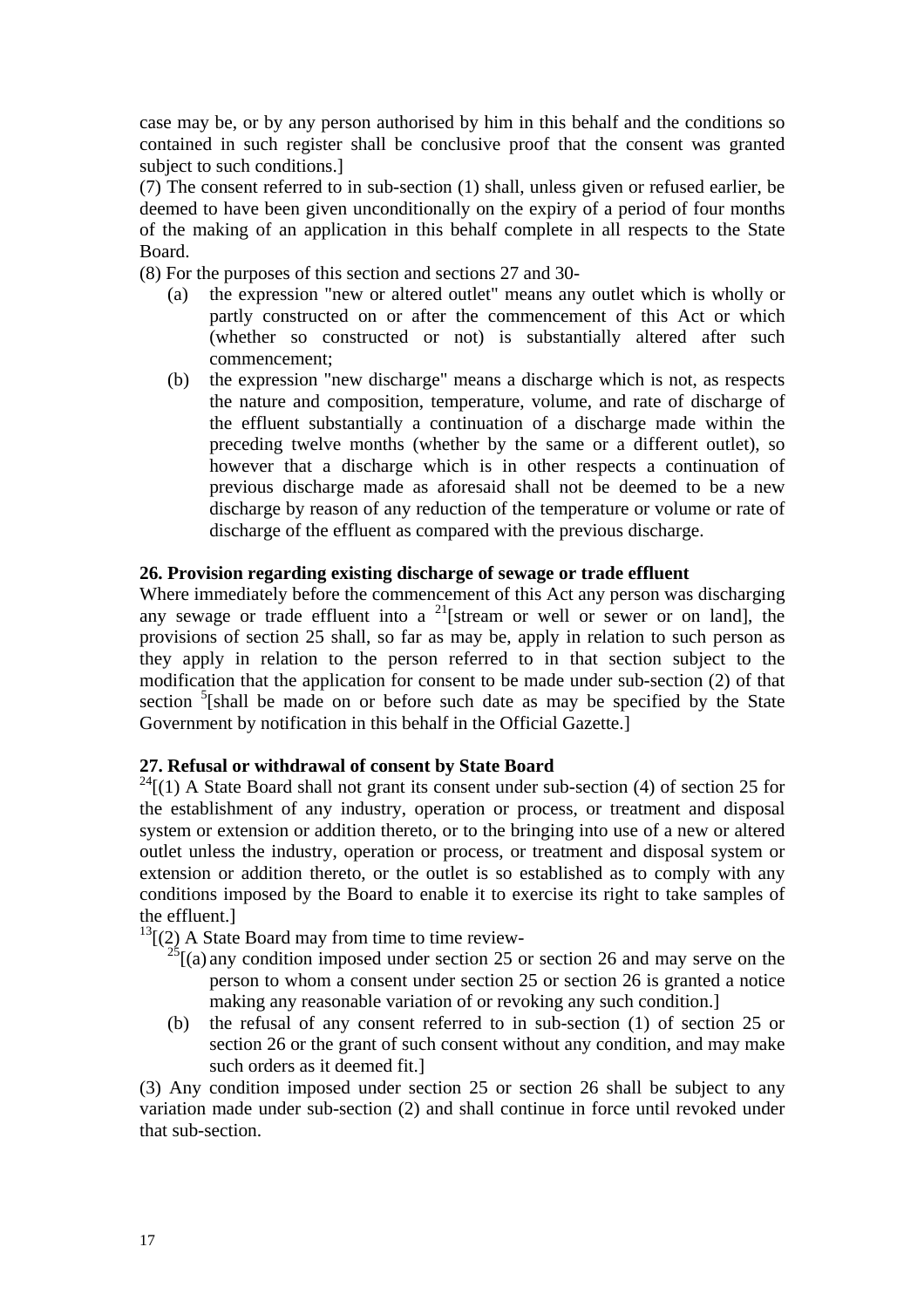## **28. Appeals**

(1) Any person aggrieved by an order made by the State Board under section 25, section 26 or section 27 may, within thirty days from the date on which the order is communicated to him, prefer an appeal to such authority (hereinafter referred to as the Appellate Authority) as the State Government may think fit to constitute:

PROVIDED that the Appellate Authority may entertain the appeal after the expiry of the said period of thirty days if such authority is satisfied that the appellant was prevented by sufficient cause from filing the appeal in time.

 $^{13}$ [(2) An Appellate Authority shall consist of a single person or three persons as the State Government may think fit, to be appointed by that government.]

(3) The form and manner in which an appeal may be preferred under sub-section (1), the fees payable for such appeal and the procedure to be followed by the Appellate Authority shall be such as may be prescribed.

(4) On receipt of an appeal preferred under sub-section (1), the Appellate Authority shall, after giving the appellant and the State Board an opportunity of being heard, dispose of the appeal as expeditiously as possible.

(5) If the Appellate Authority determines that any condition imposed, or the variation of any condition, as the case may be, was unreasonable, then-

- (a) where the appeal is in respect of the unreasonableness of any condition imposed, such authority may direct either that the condition shall be treated as annulled or that there shall be substituted for it such condition as appears to it to be reasonable;
- (b) where the appeal is in respect of the unreasonableness of any variation of a condition, such authority may direct either that the condition shall be treated as continuing in force unvaried or that it shall be varied in such manner as appears to it to be reasonable.

### **29. Revision**

(1) The State Government may at any time either of its own motion or on an application made to it in this behalf, call for the records of any case where an order has been made by the State Board under section 25, section 26 or section 27 for the purpose of satisfying itself as to the legality or propriety of any such order and may pass such order in relation thereto as it may think it:

PROVIDED that the State Government shall not pass any order under this sub-section without affording the State Board and the person who may be affected by such order a reasonable opportunity of being heard in the matter.

(2) The State Government shall not revise any order made under section 25, section 26, or section 27 where an appeal against that order lies to the Appellate Authority, but has not been preferred or where an appeal has been preferred such appeal is pending before the Appellate Authority.

### **30. Power of State Board to carry out certain works**

 $2^{24}$ [(1) Where under this Act, any conditions have been imposed on any person while granting consent under section 25 or section 26 and such conditions require such person to execute any work in connection therewith and such work has not been executed within such time as may be specified in this behalf, the State Board may serve on the person concerned a notice requiring him within such time (not being less than thirty days) as may be specified in the notice to execute the work specified therein.]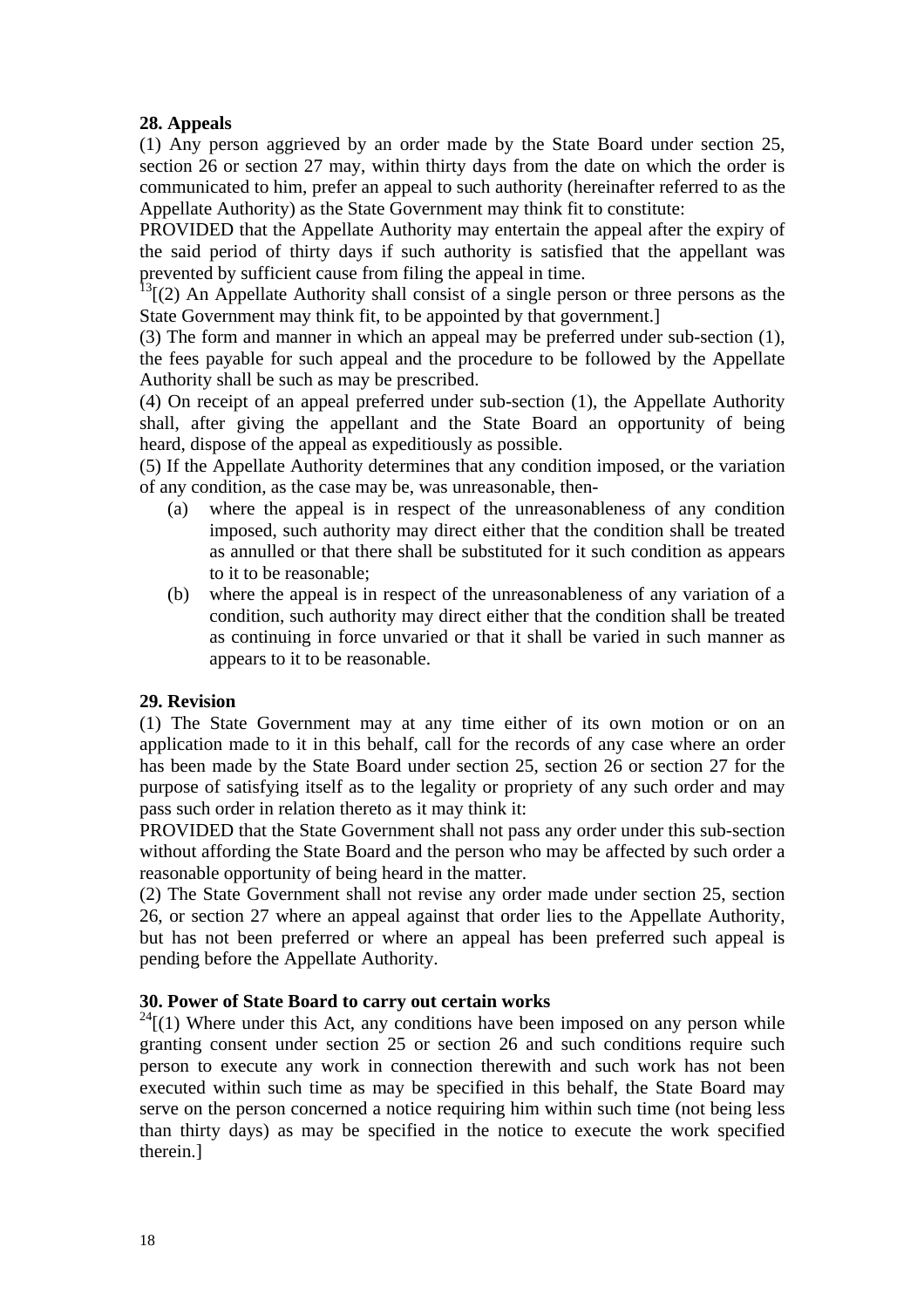(2) If the person concerned fails to execute the work as required in the notice referred to in sub-section (1), then, after the expiration of the time specified in the said notice, the State Board may itself execute or cause to be executed such work.

(3) All expenses incurred by the State Board for the execution of the aforesaid work, together with interest, at such rate as the State Government may, by order, fix, from the date when a demand for the expenses is made until it is paid, may be recovered by that Board from the person concerned, as arrears of land revenue, or of public demand.

## **31. Furnishing of information to State Board and other agencies in certain cases**

 $24$ [(1) If at any place where any industry, operation or process, or any treatment and disposal system or any extension or addition thereto is being carried on, due to accident or other unforeseen act or event, any poisonous, noxious or polluting matter is being discharged, or is likely to be discharged into a stream or well or sewer or on land and, as a result of such discharge, the water in any stream or well is being polluted, or is likely to be polluted, then the person in charge of such place shall forthwith intimate the occurrence of such accident, act or event to the State Board and such other authorities or agencies as may be prescribed.

(2) Where any local authority operates any sewerage system or sewage works, the provisions of sub-section (1) shall apply to such local authority as they apply in relation to the person in charge of the place where any industry or trade is being carried on.

#### **32. Emergency measures in case of pollution of stream or well**

(1) Where it appears to the State Board that any poisonous, noxious or polluting matter is present in  $^{26}$ [any stream or well or on land by reason of the discharge of such matter in such stream or well or on such land] or has entered into that stream or well due to any accident or other unforeseen act or event, and if the Board is of opinion that it is necessary or expedient to take immediate action, it may for reasons to be recorded in writing, carry out such operations, as it may consider necessary for all or any of the following purposes, that is to say-

- (a) removing that matter from the  $21$ [stream or well or on land] and disposing it of in such manner as the Board considers appropriate;
- (b) remedying or mitigating any pollution caused by its presence in the stream or well;
- (c) issuing orders immediately restraining or prohibiting the person concerned from discharging any poisonous, noxious or polluting matter  $27$  finto the stream or well or on land] or from making insanitary use of the stream or well.

(2) The power conferred by sub-section (1) does not include the power to construct any works other than works of a temporary character which are removed on or before the completion of the operation.

## **33. Power of Board to make application to courts for restraining apprehended pollution of water in streams or wells**

 $2^{24}$ [(1) Where it is apprehended by a Board that the water in any stream or well is likely to be polluted by reason of the disposal or likely disposal of any matter in such stream or well or in any sewer or on any land, or otherwise, the Board may make an application to a court, not inferior to that of a Metropolitan Magistrate or a Judicial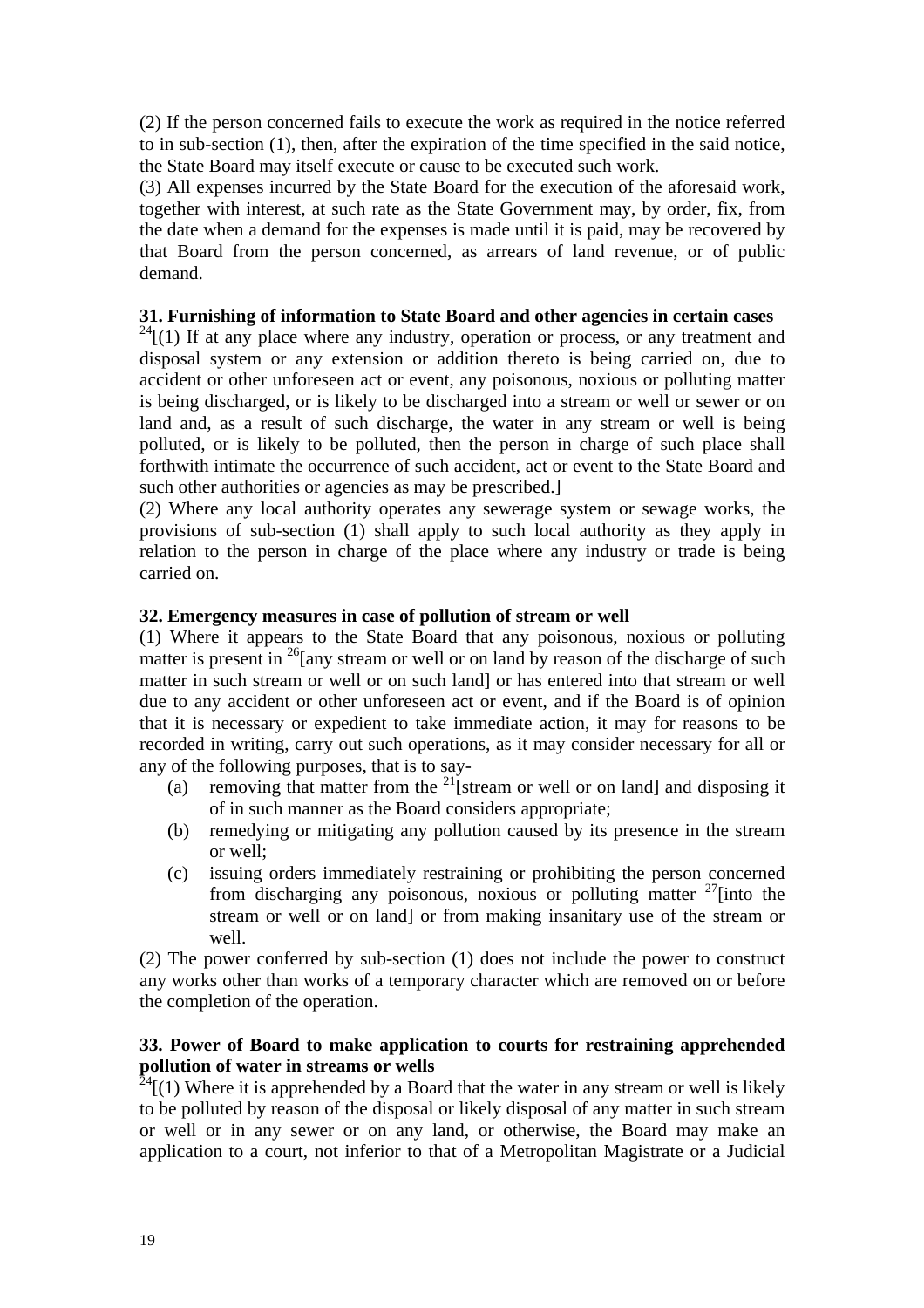Magistrate of the first class, for restraining the person who is likely to cause such pollution from so causing.]

(2) On receipt of an application under sub-section (1) the court may make such order as it deems fit.

(3) Where under sub-section (2) the court makes an order restraining any person from polluting the water in any stream or well, it may in that order-

- (i) direct the person who is likely to cause or has caused the pollution of the water in the stream or well, to desist from taking such action as is likely to cause pollution or, as the case may be, to remove from such stream or well, such matter, and
- (ii) authorise the Board, if the direction under clause (i) (being a direction for the removal of any matter from such stream or well) is not complied with by the person to whom such direction is issued, to undertake the removal and disposal of the matter in such manner as may be specified by the court.

(4) All expenses incurred by the Board in removing any matter in pursuance of the authorisation under clause (ii) of sub-section (3) or in the disposal of any such matter may be defrayed out of any money obtained by the Board from such disposal and any balance outstanding shall be recoverable from the person concerned as arrears of land revenue or of public demand.

## **15[33A. Power to give directions**

Notwithstanding anything contained in any other law, but subject to the provisions of this Act, and to any directions that the Central Government may give in this behalf, a Board may, in the exercise of its powers and performance of its functions under this Act, issue any directions in writing to any person, officer or authority, and such person, officer or authority shall be bound to comply with such directions.

*Explanation :* For the avoidance of doubts, it is hereby declared that the power to issue directions under this section includes the power to direct-

- (a) the closure, prohibition or regulation of any industry, operation or process; or
- (b) the storage or regulation of supply of electricity, water or any other service.]

## **CHAPTER VI FUNDS, ACCOUNTS AND AUDIT**

#### **34. Contributions by Central Government**

The Central Government may, after due appropriation made by Parliament by law in this behalf, make in each financial year such contributions to the Central Board as it may think necessary to enable the Board to perform its functions under this Act.

#### **35. Contributions by State Government**

The State Government may, after due appropriation made by the Legislature of the State by law in this behalf, make in each financial year such contributions to the State Board as it may think necessary to enable that Board to perform its functions under this Act.

#### **36. Fund of Central Board**

(1) The Central Board shall have its own fund, and all sums which may, from time to time, be paid to it by the Central Government and all other receipts (by way of gifts,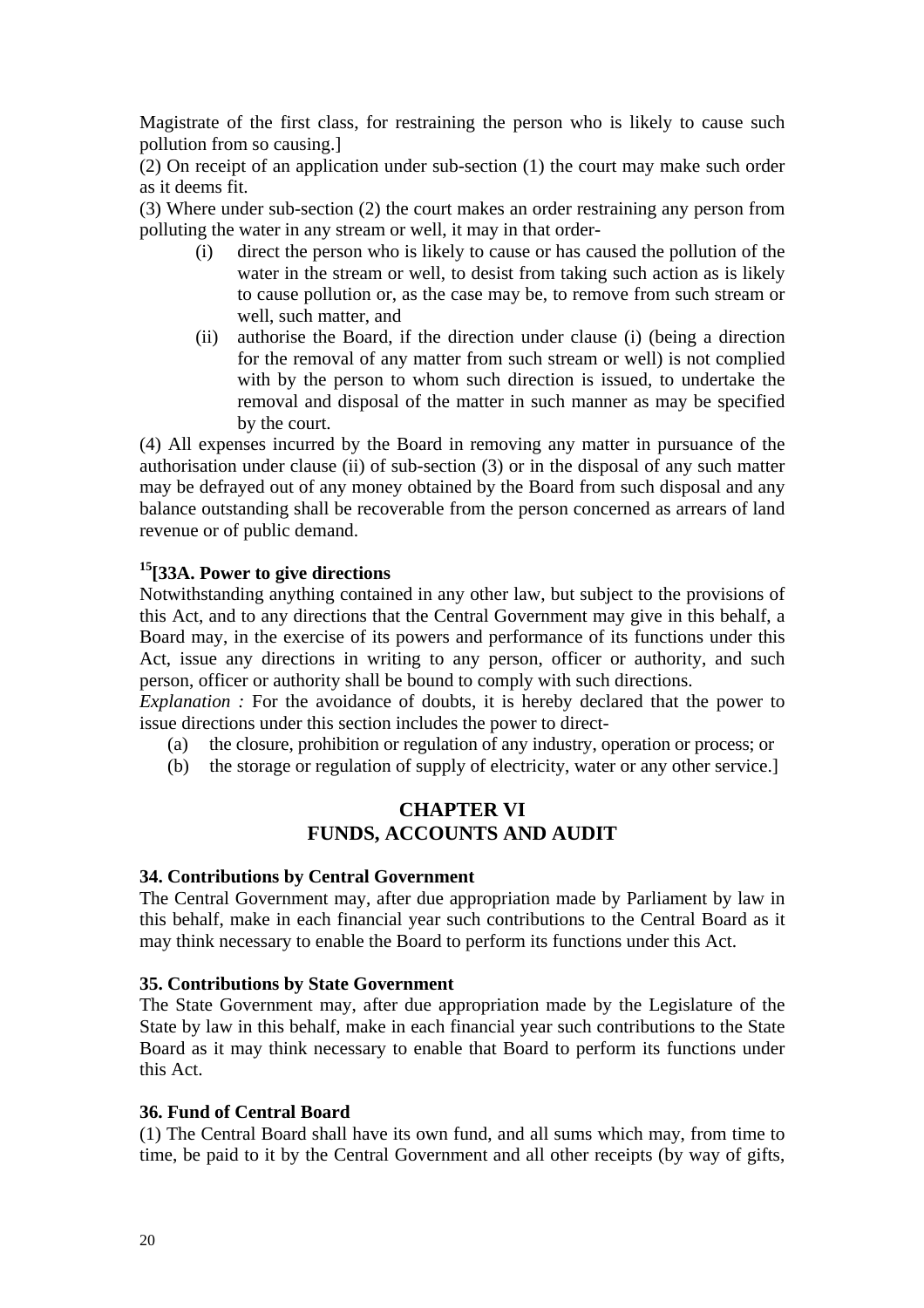grants, donations, benefactions  $2$ <sup>[fees]</sup> or otherwise) of that Board shall be carried to the fund of the Board and all payments by the Board shall be made therefrom.

(2) The Central Board may expend such sums as it thinks fit for performing its functions under this Act,  $^{2}$ [and, where any law for the time being in force relating to the prevention, control or abatement of air pollution provides for the performance of any function under such law by the Central Board, also for performing its functions under such law] and such sums shall be treated as expenditure payable out of the fund of the Board.

### **37. Fund of State Board**

(1) The State Board shall have its own fund, and the sums which may, from time to time, be paid to it by the State Government and all other receipts (by way of gifts, grants, donations, benefactions <sup>2</sup>[fees] or otherwise) of that Board shall be carried to the fund of the Board and all payments by the Board shall be made therefrom.

(2) The State Board may expend such sums as it thinks fit for performing its functions under this Act,  $2$ [and, where any law for the time being in force relating to the prevention, control or abatement of air pollution provides for the performance of any function under such law by the State Board, also for performing its functions under such law] and such sums shall be treated as expenditure payable out of the fund of the Board.

## **15[37A. Borrowing powers of Board**

A Board may, with the consent of, or in accordance with, the terms of any general or special authority given to it by the Central Government or, as the case may be, the State Government, borrow money from any source by way of loans or issue of bonds, debentures or such other instruments, as it may deem fit, for the performance of all or any of its functions under this Act.]

### **38. Budget**

The Central Board or, as the case may be, the State Board shall, during each financial year, prepare, in such form and at such time as may be prescribed, a budget in respect of the financial year next ensuing showing the estimated receipt and expenditure, and copies thereof shall be forwarded to the Central Government or, as the case may be, the State Government.

## **4 [39. Annual report**

(1) The Central Board shall, during each financial year, prepare, in such form as may be prescribed, an annual report giving full account of its activities under this Act during the previous financial year and copies thereof shall be forwarded to the Central Government within four months from the last date of the previous financial year and that government shall cause every such report to be laid before both Houses of Parliament within nine months from the last date of the previous financial year.

(2) Every State Board shall, during each financial year, prepare, in such form as may be prescribed, an annual report giving full account of its activities under this Act during the previous financial year and copies thereof shall be forwarded to the State Government within four months from the last date of the previous financial year and that government shall cause every such report to be laid before the State Legislature within a period of nine months from the last date of the previous financial year.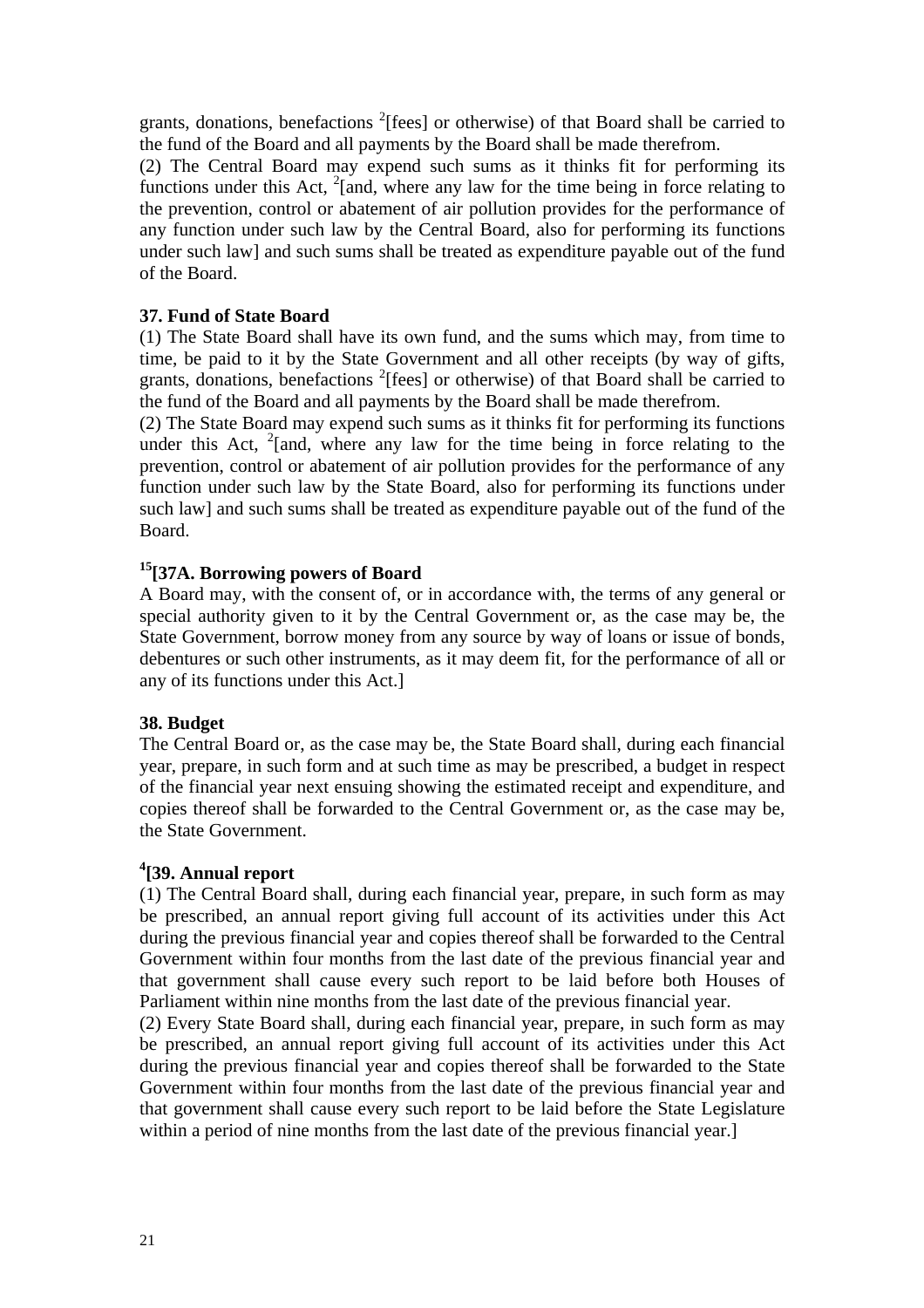#### **40. Accounts and audit**

(1) Every Board shall maintain proper accounts and other relevant records and prepare an annual statement of accounts in such form as may be prescribed by the Central Government or, as the case may be, the State Government.

(2) The accounts of the Board shall be audited by an auditor duly qualified to act as an auditor of companies under section 226 of the Companies Act, 1956 (1 of 1956).

(3) The said auditor shall be appointed by the Central Government or, as the case may be, the State Government on the advice of the Comptroller and Auditor-General of India.

(4) Every auditor appointed to audit the accounts of the Board under this Act shall have the right to demand the production of books, accounts, connected vouchers and other documents and papers and to inspect any of the offices of the Board.

(5) Every such auditor shall send a copy of his report together with an audited copy of the accounts to the Central Government or, as case may be, the State Government.

(6) The Central Government shall, as soon as may be after the receipt of the audit report under sub-section (5), cause the same to be laid before both Houses of Parliament.

(7) The State Government shall, as soon as may be after the receipt of the audit report under sub-section (5), cause the same to be laid before the State Legislature.

## **CHAPTER VII PENALTIES AND PROCEDURE**

## **4 [41. Failure to comply with directions under sub-section (2) or sub-section (3) of section 20, or orders issued under clause (c) of sub-section (1) of section 32 or directions issued under sub-section (2) of section 33 or section 33A**

(1) Whoever fails to comply with the direction given under sub-section (2) or subsection (3) of section 20 within such time as may be specified in the direction shall, on conviction, be punishable with imprisonment for a term which may extend to three months or with fine which may extend to ten thousand rupees or with both and in case the failure continues, with an additional fine which may extend to five thousand rupees for every day during which such failure continues after the conviction for the first such failure.

(2) Whoever fails to comply with any order issued under clause (e) of sub-section (1) of section 32 or any direction issued by a court under sub-section (2) of section 33 or any direction issued under section 33A shall, in respect of each such failure and on conviction, be punishable with imprisonment for a term which shall not be less than one year and six months but which may extend to six years and with fine, and in case the failure continues, with an additional fine which may extend to five thousand rupees for everyday during which such failure continues after the conviction for the first such failure.

(3) If the failure referred to in sub-section (2) continues beyond a period of one year after the date of conviction, the offender shall, on conviction, be punishable with imprisonment for a term which shall not be less than two years but which may extend to seven years and with fine.]

#### **42. Penalty for certain acts**

(1) Whoever-

(a) destroys, pulls down, removes, injures or defaces any pillar, post or stake fixed in the ground or any notice or other matter put up, inscribed or placed, by or under the authority of the Board, or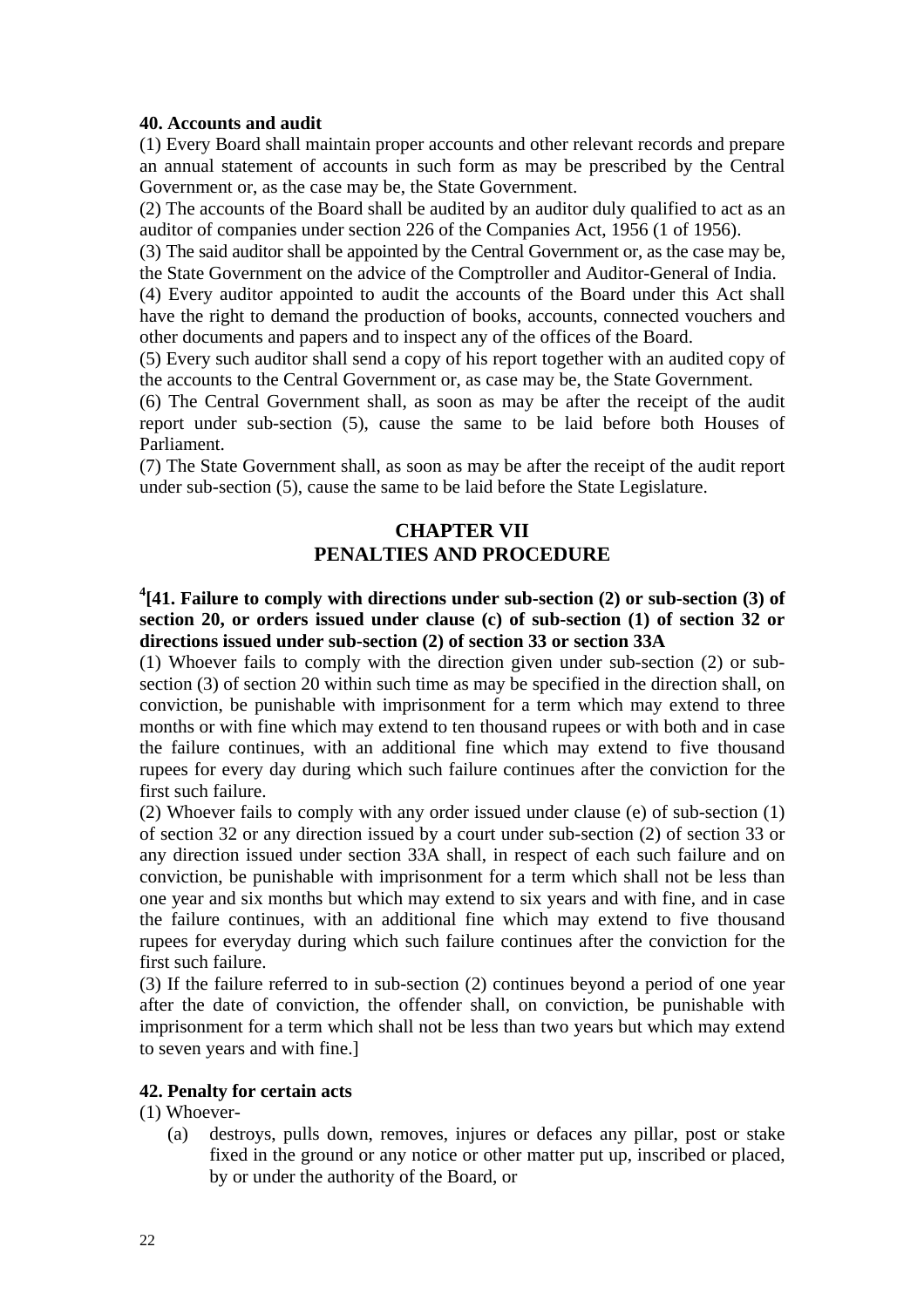- (b) obstructs any person acting under the orders or directions of the Board from exercising his powers and performing his functions under this Act, or
- (c) damages any works or property belonging to the Board, or
- (d) fails to furnish to any officer or other employee of the Board any information required by him for the purpose of this Act, or
- (e) fails to intimate the occurrence of any accident or other unforeseen act or event under section 31 to the Board and other authorities or agencies as required by that section, or
- (f) in giving any information which he is required to give under this Act, knowingly or wilfully makes a statement which is false in any material particular, or
- (g) for the purpose of obtaining any consent under section 25 or section 26, knowingly or wilfully makes a statement which is false in any material particular, shall be punishable with imprisonment for a term which may extend to three months or with fine which may extend to  $28$ [ten thousand rupees] or with both.

(2) Where for the grant of a consent in pursuance of the provisions of section 25 or section 26 the use of meter or gauge or other measure or monitoring device is required and such device is used for the purposes of those provisions, any person who knowingly or wilfully alters or interferes with that device so as to prevent it from monitoring or measuring correctly shall be punishable with imprisonment for a term which may extend to three months or with fine which may extend to  $28$ [ten thousand rupees] or with both.

### **43. Penalty for contravention of provisions of section 24**

Whoever contravenes the provisions of section 24 shall be punishable with imprisonment for a term which shall not be less than  $^{29}$ [one year and six months] but which may extend to six years and with fine.

#### **44. Penalty for contravention of section 25 or section 26**

Whoever contravenes the provisions of section 25 or section 26 shall be punishable with imprisonment for a term which shall not be less than  $^{29}$ [one year and six months] but which may extend to six years and with fine.

#### **45. Enhanced penalty after previous conviction**

If any person who has been convicted of any offence under section 24 or section 25 or section 26 is again found guilty of an offence involving a contravention of the same provision, he shall, on the second and on every subsequent conviction, be punishable with imprisonment for a term which shall not be less than  $\frac{30}{100}$  [two years] but which may extend to seven years and with fine:

PROVIDED that for the purpose of this section no cognizance shall be taken of any conviction made more than two years before the commission of the offence which is being punished.

## **15[45A. Penalty for contravention of certain provisions of the Act**

Whoever contravenes any of the provisions of this Act or fails to comply with any order or direction given under this Act, for which no penalty has been elsewhere provided in this Act, shall be punishable with imprisonment which may extend to three months or with fine which may extend to ten thousand rupees or with both and in the case of a continuing contravention or failure, with an additional fine which may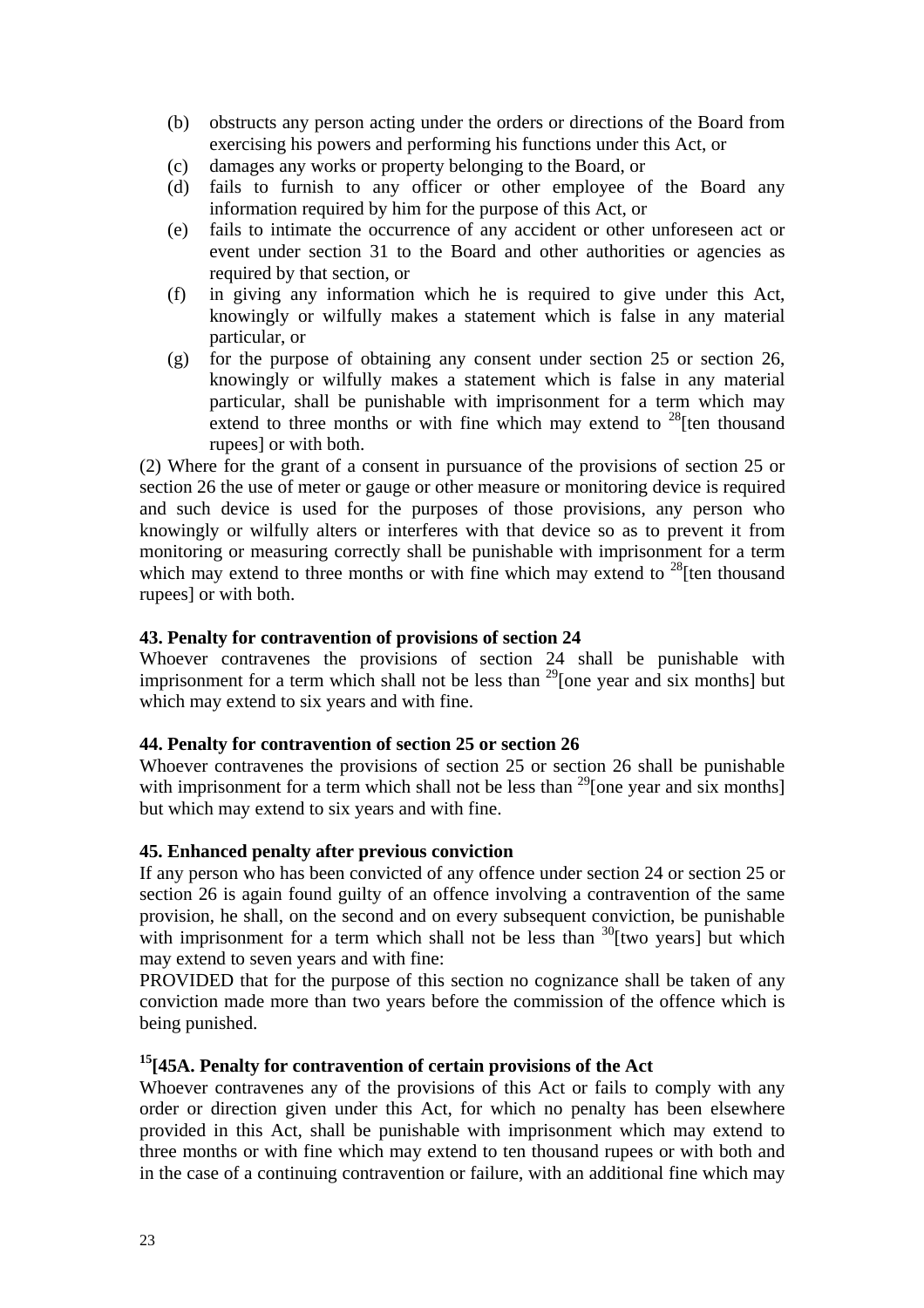extend to five thousand rupees for every day during which such contravention or failure continues after conviction for the first such contravention or failure.]

### **46. Publication of names of offenders**

If any person convicted of an offence under this Act commits a like offence afterwards it shall be lawful for the court before which the second or subsequent conviction takes place to cause the offender's name and place of residence, the offence and the penalty imposed to be published at the offender's expense in such newspapers or in such other manner as the court may direct and the expenses of such publication shall be deemed to be part of the cost attending the conviction and shall be recoverable in the same manner as a fine.

## **47. Offences by companies**

(1) Where an offence under this Act has been committed by a company, every person who at the time the offence was committed was in charge of, and was responsible to the company for the conduct of, the business of the company, as well as the company, shall be deemed to be guilty of the offence and shall be liable to be proceeded against and punished accordingly:

PROVIDED that nothing contained in this sub-section shall render any such person liable to any punishment provided in this Act if he proves that the offence was committed without his knowledge or that he exercised all due diligence to prevent the commission of such offence.

(2) Notwithstanding anything contained in sub-section (1), where an offence under this Act has been committed by a company and it is proved that the offence has been committed with the consent or connivance of, or is attributable to any neglect on the part of, any director, manager, secretary or other officer of the company, such director, manager, secretary or other officer shall also be deemed to be guilty of that offence and shall be liable to be proceeded against and punished accordingly.

*Explanation :* For the purposes of this section-

- (a) "company" means any body corporate, and includes a firm or other association of individuals; and
- (b) "director" in relation to a firm means a partner in the firm.

## **48. Offences by government departments**

Where an offence under this Act has been committed by any Department of Government, the Head of the Department shall be deemed to be guilty of the offence and shall be liable to be proceeded against and punished accordingly:

PROVIDED that nothing contained in this section shall render such Head of the Department liable to any punishment if he proves that the offence was committed without his knowledge or that he exercised all due diligence to prevent the commission of such offence.

## **49. Cognizance of offences**

 $^{24}$ [(1) No court shall take cognizance of any offence under this Act except on a complaint made by-

- (a) a Board or any officer authorised in this behalf by it; or
- (b) any person who has given notice of not less than sixty days, in the manner prescribed, of the alleged offence and of his intention to make a complaint, to the Board or officer authorised as aforesaid, and no court inferior to that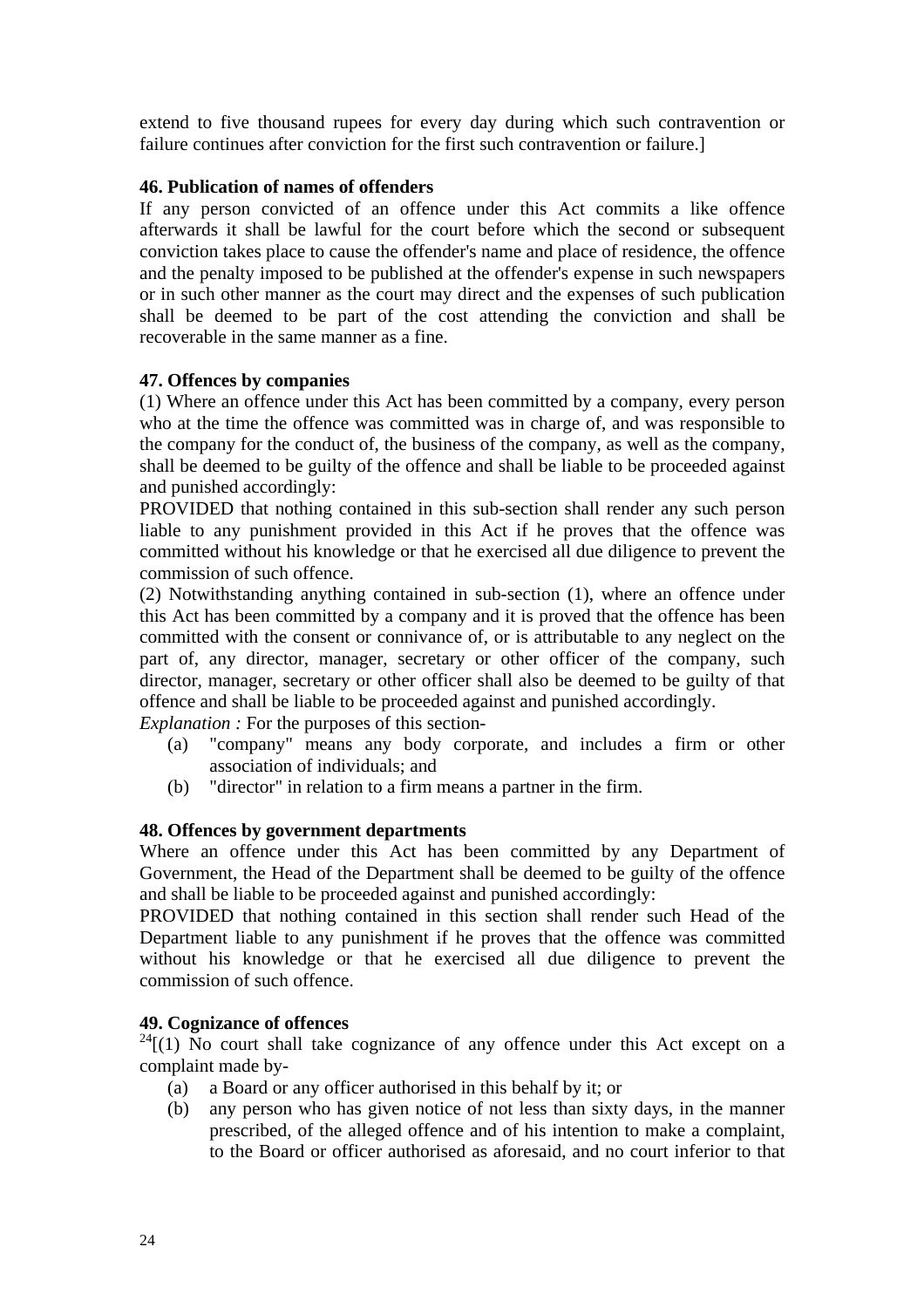of a Metropolitan Magistrate or a Judicial Magistrate of the first class shall try any offence punishable under this Act.]

 $15$ [(2) Where a complaint has been made under clause (b) of sub-section (1), the Board shall, on demand by such person, make available the relevant reports in its possession to that person:

PROVIDED that the Board may refuse to make any such report available to such person if the same is in its opinion, against the public interest.]

 $31$ [(3)] Notwithstanding anything contained in section 29 of the Code of Criminal Procedure, 1973 (2 of 1974), it shall be lawful for any  $<sup>5</sup>$ [Judicial Magistrate of the first</sup> class or for any Metropolitan Magistrate] to pass a sentence of imprisonment for a term exceeding two years or of fine exceeding two thousand rupees on any person convicted of an offence punishable under this Act.

#### **50. Members, officers and servants of Board to be public servants**

All members, officers and servants of a Board when acting or purporting to act in pursuance of any of the provisions of this Act and the rules made thereunder shall be deemed to be public servants within the meaning of section 21 of the Indian Penal Code (45 of 1860).

## **CHAPTER VII MISCELLANEOUS**

#### **51. Central Water Laboratory**

(1) The Central Government may, by notification in the Official Gazette-

- (a) establish a Central Water Laboratory; or
- (b) specify any laboratory or institute as a Central Water Laboratory, to carry out the functions entrusted to the Central Water Laboratory under this Act.

(2) The Central Government may, after consultation with the Central Board, make rules prescribing-

- (a) the functions of the Central Water Laboratory;
- (b) the procedure for the submission to the said laboratory of samples of water or of sewage or trade effluent for analysis or tests, the form of the laboratory's report thereunder and the fees payable in respect of such report;
- (c) such other matters as may be necessary or expedient to enable that laboratory to carry out its functions.

### **52. State Water Laboratory**

(1) The State Government may, by notification in the Official Gazette-

- (a) establish a State Water Laboratory; or
- (b) specify any laboratory or institute as a State Water Laboratory, to carry out the functions entrusted to the State Water Laboratory under this Act.
- (2) The State Government may, after consultation with the State Board, make rules prescribing-
	- (a) the functions of the State Water Laboratory;
	- (b) the procedure for the submission to the said laboratory of samples of water or of sewage or trade effluent for analysis or tests, the form of the laboratory's report thereon and the fees payable in respect of such report;
	- (c) such other matters as may be necessary or expedient to enable that laboratory to carry out its functions.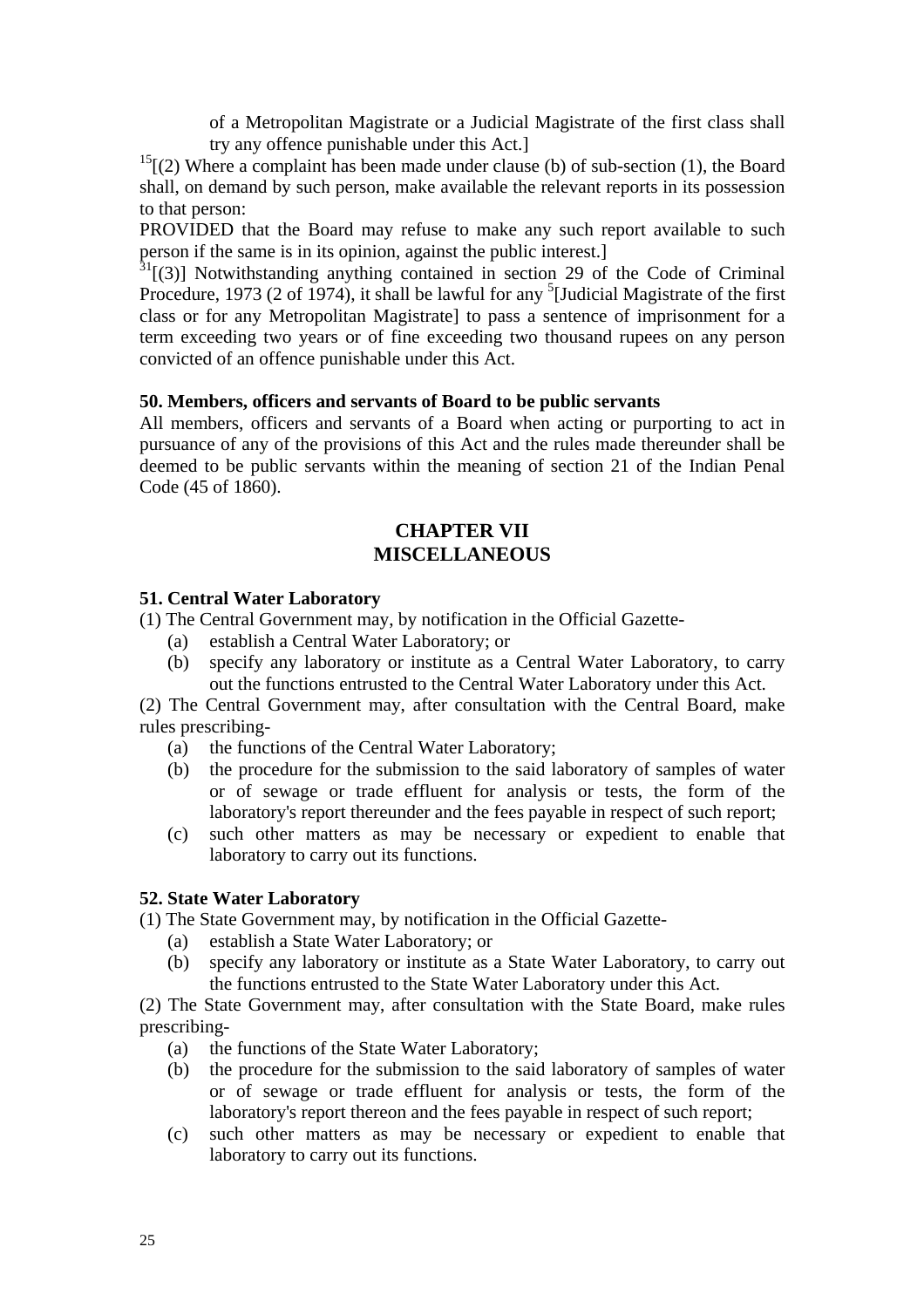## **53. Analysts**

(1) The Central Government may, by notification in the Official Gazette, appoint such persons as it thinks fit and having the prescribed qualifications to be government analysts for the purpose of analysis of samples of water or of sewage or trade effluent sent for analysis to any laboratory established or specified under sub-section (1) of section 51.

(2) The State Government may, by notification in the Official Gazette, appoint such persons as it thinks fit and having the prescribed qualifications to be government analysts for the purpose of analysis of samples of water or of sewage or trade effluent sent for analysis to any laboratory established or specified under sub-section (1) of section 52.

(3) Without prejudice to the provisions of sub-section (3) of section 12, the Central Board or, as the case may be, the State Board may, by notification in the Official Gazette, and with the approval of the Central Government or the State Government, as the case may be, appoint such persons as it thinks fit and having the prescribed qualifications to be Board analysts for the purpose of analysis of samples of water or of sewage or trade effluent sent for analysis to any laboratory established or recognised under section 16, or, as the case may be, under section 17.

### **54. Reports of analysts**

Any document purporting to be a report signed by a government analyst or, as the case may be, a Board analyst may be used as evidence of the facts stated therein in any proceeding under this Act.

### **55. Local authorities to assist**

All local authorities shall render such help and assistance and furnish such information to the Board as it may require for the discharge of its functions, and shall make available to the Board for inspection and examination such records, maps, plans and other documents as may be necessary for the discharge of its functions.

### **56. Compulsory acquisition of land for the State Board**

Any land required by a State Board for the efficient performance of its functions under this Act shall be deemed to be needed for a public purpose and such land shall be acquired for the State Board under the provisions of the Land Acquisition Act, 1894 (1 of 1894), or under any other corresponding law for the time being in force:

### **57. Returns and reports**

The Central Board shall furnish to the Central Government, and a State Board shall furnish to the State Government and to the Central Board such reports, returns, statistics, accounts and other information with respect to its fund or activities as that government, or, as the case may be, the Central Board may, from time to time, require.

### **58. Bar of jurisdiction**

No civil court shall have jurisdiction to entertain any suit or proceeding in respect of any matter which an Appellate Authority constituted under this Act is empowered by or under this Act to determine, and no injunction shall be granted by any court or other authority in respect of any action taken or to be taken in pursuance of any power conferred by or under this Act.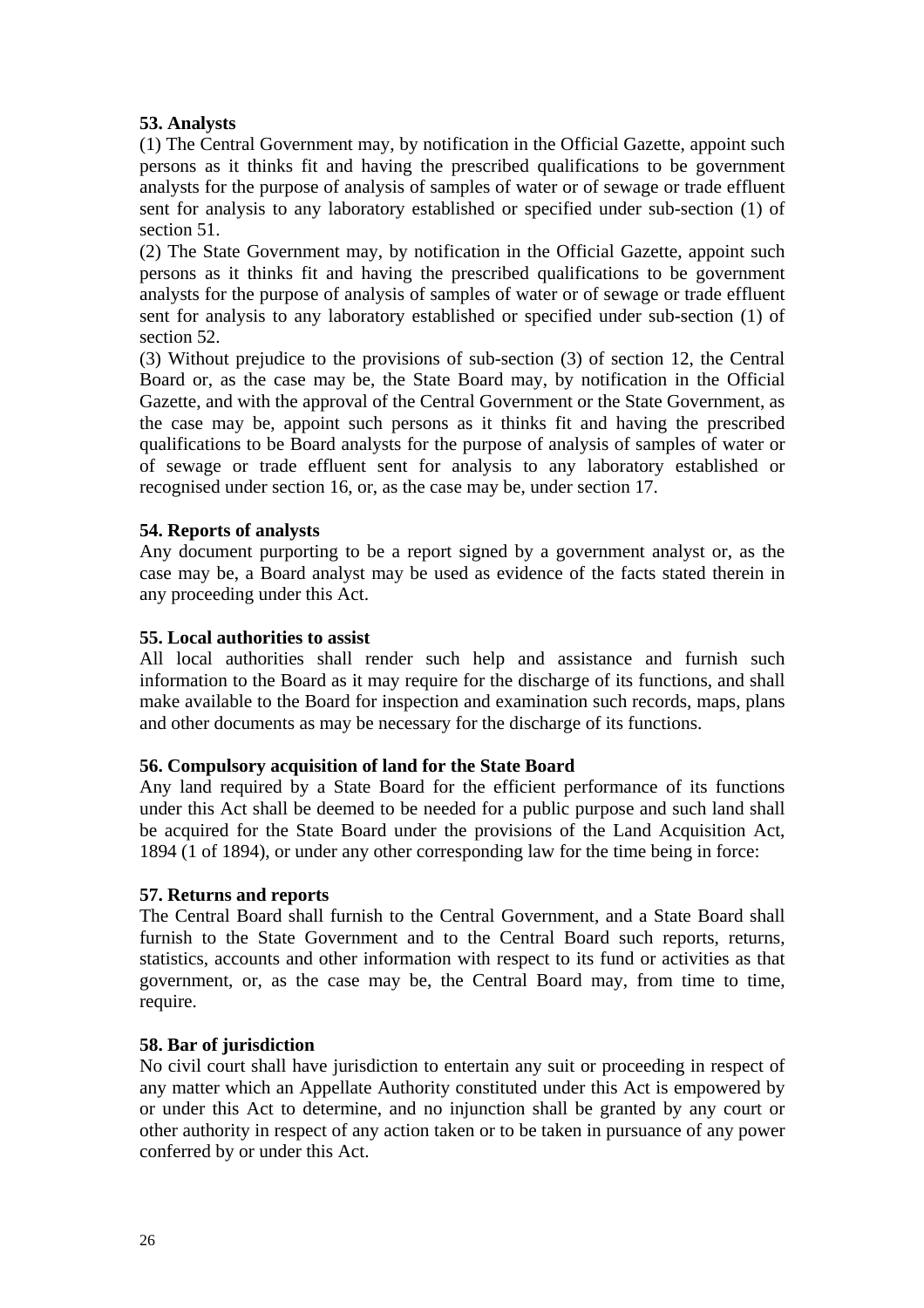## **59. Protection of action taken in good faith**

No suit or other legal proceedings shall lie against the government or any officer of government or any member or officer of a Board in respect of anything which is in good faith done or intended to be done in pursuance of this Act or the rules made thereunder.

## **60. Overriding effect**

The provisions of this Act shall have effect notwithstanding anything inconsistent therewith contained in any enactment other than this Act.

## **61. Power of Central Government to supersede the Central Board and Joint Boards**

(1) If at any time the Central Government is of opinion-

- (a) that the Central Board or any Joint Board has persistently made default in the performance of the functions imposed on it by or under this Act; or
- (b) that circumstances exist which render it necessary in the public interest so to do, the Central Government may, by notification in the Official Gazette, supersede the Central Board or such Joint Board, as the case may be, for such period, not exceeding one year, as may be specified in the notification: PROVIDED that before issuing a notification under this sub-section for the reasons mentioned in clause (a), the Central Government shall give a reasonable opportunity to the Central Board or such Joint Board, as the case may be, to show cause why it should not be superseded and shall consider the explanations and objections if any, of the Central Board or such Joint Board, as the case may be.

(2) Upon the publication of a notification under sub-section (1) superseding the Central Board or any Joint Board-

- (a) all the members shall, as from the date of supersession vacate their offices as such;
- (b) all the powers, functions and duties which may, by or under this Act, be exercised, performed or discharged by the Central Board or such Joint board shall, until the Central Board or the Joint Board, as the case may be, is reconstituted under sub-section (3) be exercised, performed or discharged by such person or persons as the Central Government may direct;
- (c) all property owned or controlled by the Central Board or such Joint Board shall, until the Central Board or the Joint Board, as the case may be, is reconstituted under sub-section (3) vest in the Central Government.

(3) On the expiration of the period of supersession specified in the notification issued under sub-section (1), the Central Government may-

- (a) extend the period of supersession for such further term, not exceeding six months, as it may consider necessary; or
- (b) reconstitute the Central Board or the Joint Board, as the case may be, by fresh nomination or appointment, as the case may be, and in such case any person who vacated his office under clause (a) of sub-section (2) shall not be deemed disqualified for nomination or appointment:

 PROVIDED that the Central Government may at any time before the expiration of the period of supersession, whether originally specified under sub-section (1) or as extended under this sub-section, take action under clause (b) of this sub-section.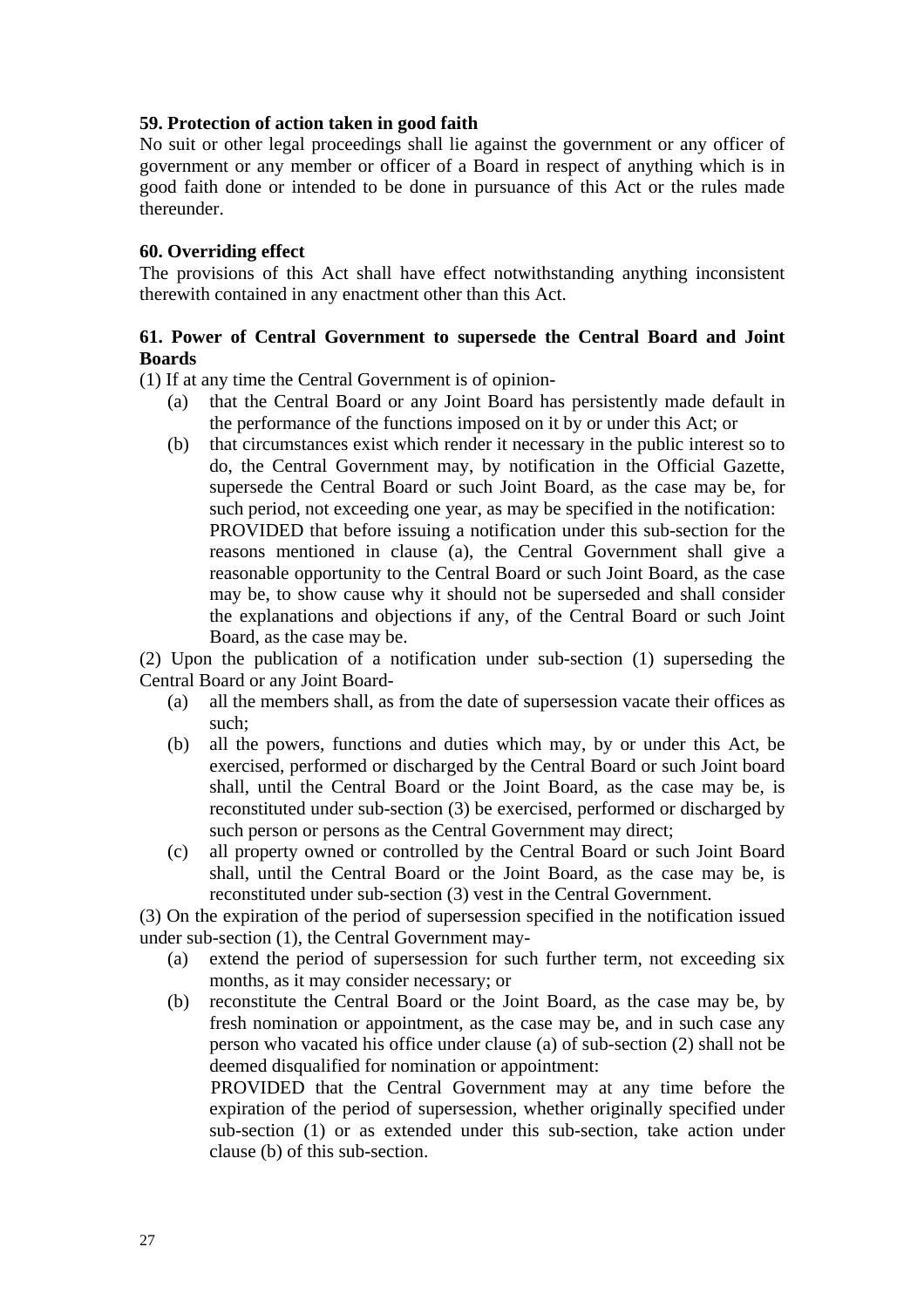## **62. Power of State Government to supersede State Board**

(1) If at any time the State Government is of opinion-

- (a) that the State Board has persistently made default in the performance of the functions imposed on it by or under this Act; or
- (b) that circumstances exist which render it necessary in the public interest so to do, the State Government may, by notification in the Official Gazette, supersede the State Board for such period, not exceeding one year, as may be specified in the notification:

 PROVIDED that before issuing a notification under this sub-section for the reasons mentioned in clause (a), the State Government shall give a reasonable opportunity to the State Board to show cause why it should not be superseded and shall consider the explanations and objections, if any, of the State Board.

(2) Upon the publication, of a notification under sub-section (1) superseding the State Board, the provisions of sub-sections (2) and (3) of section 61 shall apply in relation to the supersession of the State Board as they apply in relation to the supersession of the Central Board or a Joint Board by the Central Government.

## **63. Power of Central Government to make rules**

(1) The Central Government may, simultaneously with the constitution of the Central Board, make rules in respect of the matters specified in sub-section (2):

PROVIDED that when the Central Board has been constituted, no such rule shall be made, varied, amended or repealed without consulting the Board.

(2) In particular, and without prejudice to the generality of the foregoing power, such rules may provide for all or any of the following matters, namely,-

- (a) the terms and conditions of service of the members (other than the Chairman and member-secretary) of the Central Board under sub-section (8) of section 5;
- (b) the intervals and the time and place at which meetings of the Central Board or of any committee thereof constituted under this Act, shall be held and the procedure to be followed at such meetings, including the quorum necessary for the transaction of business under section 8, and under sub-section (2) of section 9;
- (c) the fees and allowances to be paid to such members of a committee of the Central Board as are not members of the Board under sub-section (3) of section 9;
- $32$ [(d) the manner in which and the purposes for which persons may be associated with the Central Board under sub-section (1) of section 10 and the fees and allowances payable to such persons;]
- (e) the terms and conditions of service of the Chairman and the membersecretary of the Central Board under sub-section (9) of section 5 and under sub-section (1) of section 12;
- (f) conditions subject to which a person may be appointed as a consulting engineer to the Central Board under sub-section (4) of section 12;
- (g) the powers and duties to be exercised and performed by the Chairman and the member-secretary of the Central Board;

(j) the form of the report of the Central Board analyst under sub-section (1) of section 22:

 $^{9}$ [(h) \*\*\*

 $(i)$  \*\*\*]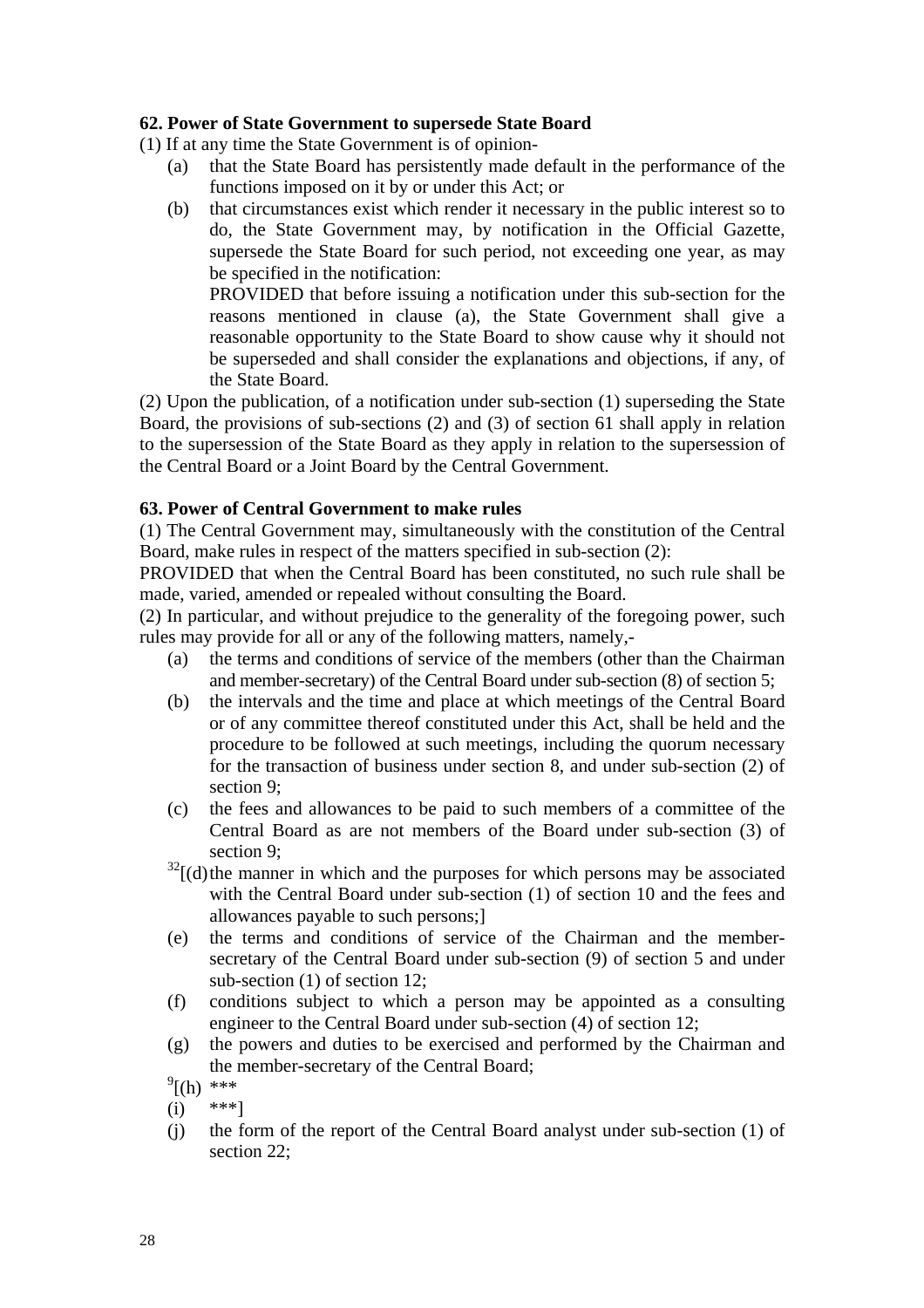- (k) the form of the report of the government analyst under sub-section (3) of section 22;
- $^{4}$ [(1) the form in which and the time within which the budget of the Central Board may be prepared and forwarded to the Central Government under section 38; (ll) the form in which the annual report of the Central Board may be prepared under section 39;]
- (m) the form in which the accounts of the Central Board may be maintained under section 40;
- $15$ [(mm) the manner in which notice of intention to make a complaint shall be given to the Central Board or officer authorised by it under section 49;]
- (n) any other matter relating to the Central Board, including the powers and functions of that Board in relation to Union Territories;
- (o) any other matter which has to be, or may be, prescribed.

(3) Every rule made by the Central Government under this Act shall be laid, as soon as may be after it is made, before each House of Parliament while it is in session for a total period of thirty days which may be comprised in one session or in two or more successive sessions, and if,  ${}^{5}$ [before the expiry of the session immediately following the session or the successive sessions aforesaid], both Houses agree in making any modification in the rule or both Houses agree that the rule should not be made, the rule shall thereafter have effect only in such modified form or be of no effect, as the case may be; so, however, that any such modification or annulment shall be without prejudice to the validity of anything previously done under that rule.

#### **64. Power of State Government to make rules**

(1) The State Government may, simultaneously with the constitution of the State Board, make rules to carry out the purposes of this Act, in respect of matters not falling within the purview of section 63:

PROVIDED that when the State Board has been constituted, no such rule shall be made, varied, amended or repealed without consulting that Board.

(2) In particular, and without prejudice to the generality of the foregoing power, such rules may provide for all or any of the following matters, namely,-

- (a) the terms and conditions of service of members (other than the Chairman and the member-secretary) of the State Board under sub-section (8) of section 5;
- (b) the time and place of meetings of the State Board or of any committee of that Board constituted under this Act and the procedure to be followed at such meeting, including the quorum necessary for the transaction of business under section 8 and under sub-section (2) of section 9;
- (c) the fees and allowances to be paid to such members of a committee of the State Board as are not members of the Board under sub-section (3) of section 9;
- (d) the manner in which and the purposes for which persons may be associated with the State Board under sub-section (1) of section 10<sup> $2$ </sup> [and the fees and allowances payable to such persons;]
- (e) the terms and conditions of service of the Chairman and the membersecretary of the State Board under sub-section (9) of section 5 and under sub-section (1) of section 12;
- (f) the conditions subject to which a person may be appointed as a consulting engineer to the State Board under sub-section (4) of section 12;
- (g) the powers and duties to be exercised and discharged by the Chairman and the member-secretary of the State Board;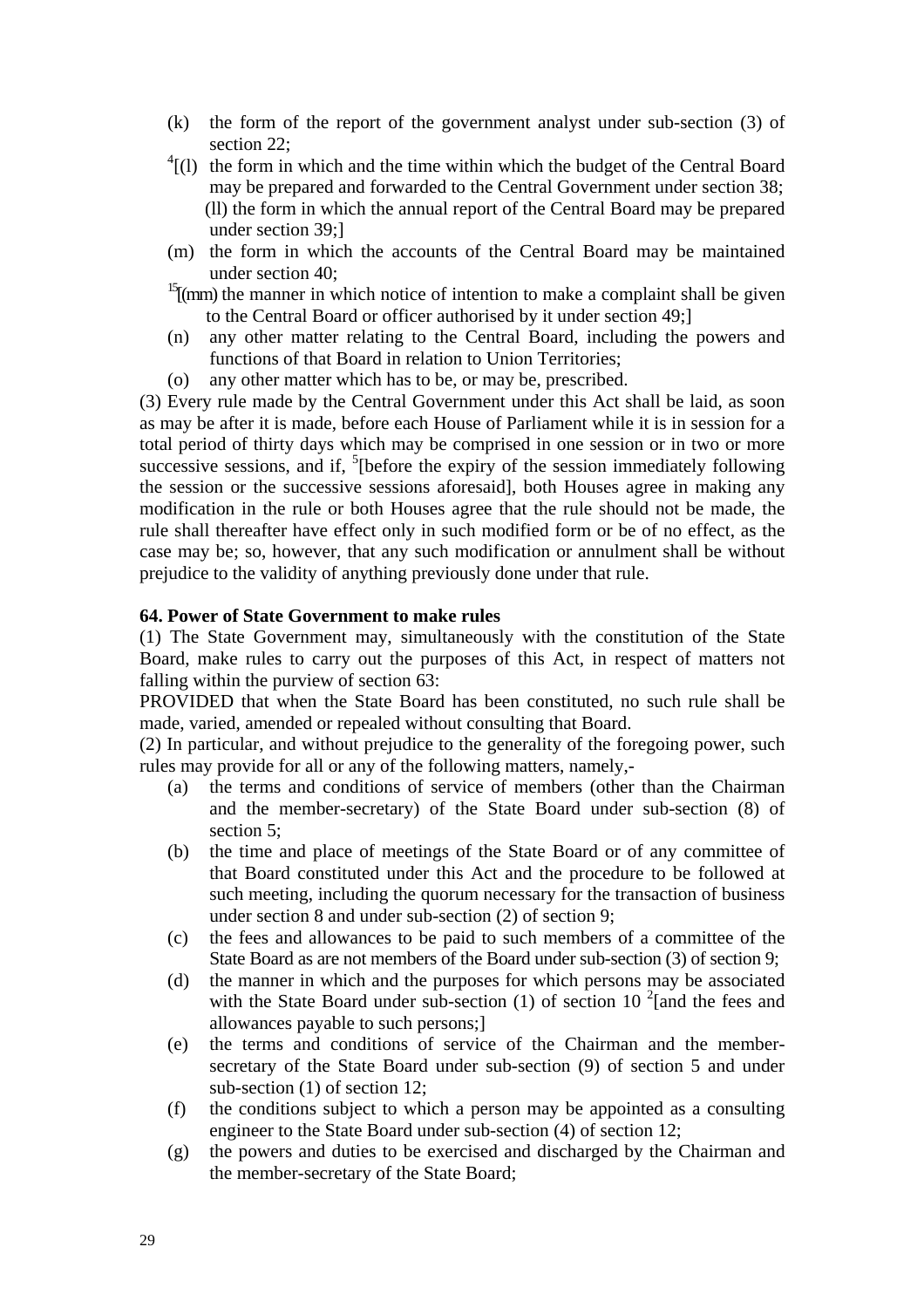- (h) the form of the notice referred to in section 21;
- (i) the form of the report of the State Board analyst under sub-section (1) of section 22;
- (j) the form of the report of the government analyst under sub-section (3) of section 22;
- (k) the form of application for the consent of the State Board under sub-section (2) of section 25, and the particulars it may contain;
- (l) the manner in which inquiry under sub-section (3) of section 25 may be made in respect of an application for obtaining consent of the State Board and the matters to be taken into account in granting or refusing such consent;
- (m) the form and manner in which appeals may be filed, the fees payable in respect of such appeals and the procedure to be followed by the Appellate Authority in disposing of the appeals under sub-section(3) of section 28;
- $33$ [(n) the form in which and the time within which the budget of the State Board may be prepared and forwarded to the State Government under section 38;
- (nn) the form in which the annual report of the State Board may be prepared under section 39;]
- (o) the form in which the accounts of the State Board may be maintained under sub-section (1) of section 40;
- $15$ [(oo) the manner in which notice of intention to make a complaint shall be given to the State Board or officer authorised by it under section 49;]
- (p) any other matter which has to be, or may be, prescribed.

#### **Foot Notes**

- 1 Substituted by Act No. 53 of 1988, for clauses (b), (d) and (h).
- 2 Inserted by Act No. 44 of 1978.
- 3 Substituted for the words "trade or industry" by Act No. 53 of 1988.
- 4 Substituted by Act No. 53 of 1988.
- 5 Substituted by Act No. 44 of 1978.
- 6 Substituted for the words "five officials" by Act No. 44 of 1978.
- 7 Substituted for the words "three non-officials" by Act No. 44 of 1978.
- 8 Substituted for clause (f) by Act No. 53 of 1988.
- 9 Omitted by Act No. 44 of 1978.
- 10 Substituted by Act No. 53 of 1988, for the words "State Board".
- 11 The words "full time" omitted by Act No. 44 of 1978.
- 12 Substituted by Act No. 44 of 1978, for the words "five persons".
- 13 Substituted for sub-section (2) by Act No. 44 of 1978.
- 14 Substituted by Act No. 53 of 1988, for the words "shall not be eligible for renomination for more than two terms".
- 15 Inserted by Act No. 53 of 1988.
- 16 Section 18 renumbered as sub-section (1) thereof by Act No. 53 of 1988.
- 17 Substituted by Act No. 53 of 1988, for the words "industry or trade".